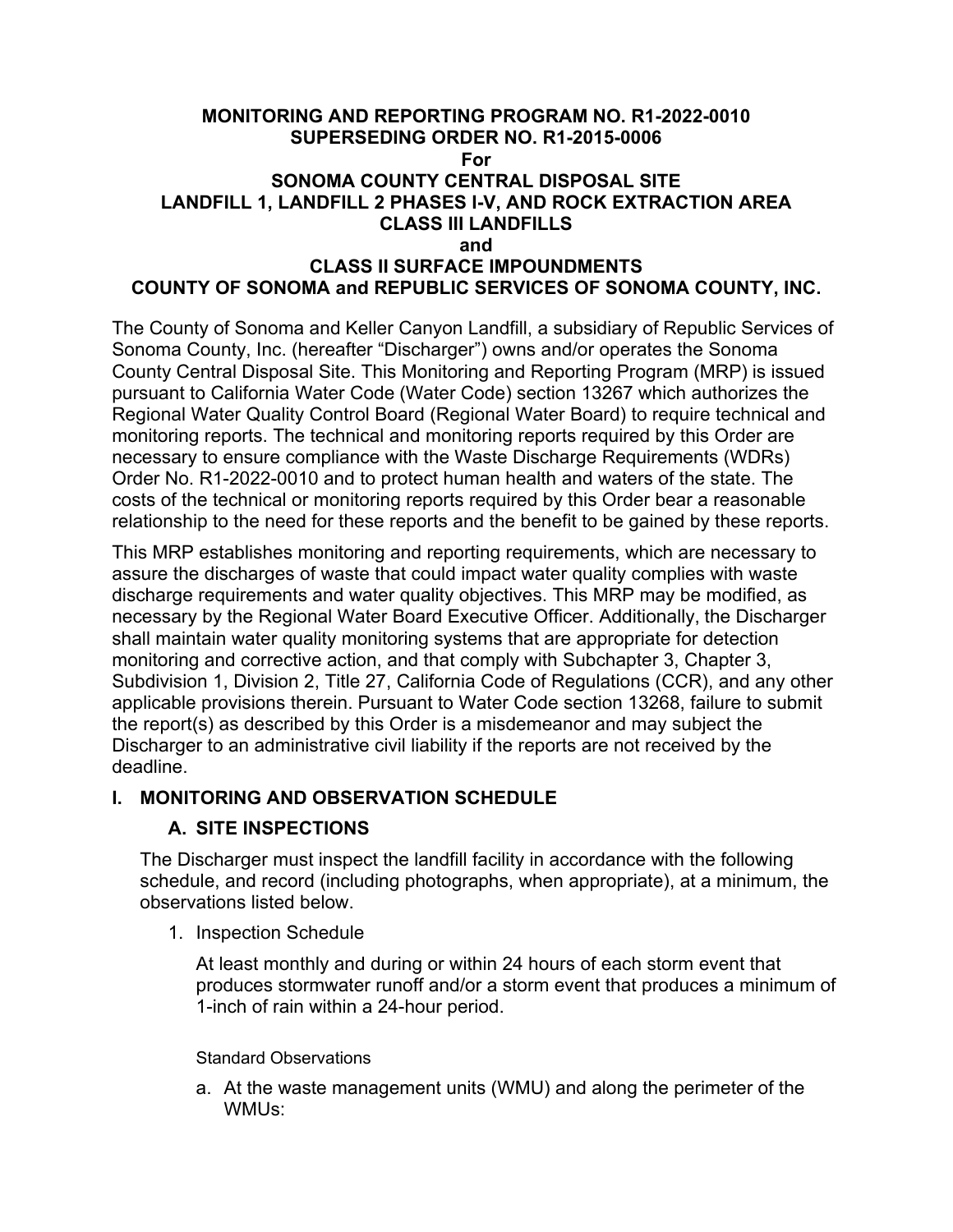- i. Evidence of ponded water at any point in WMU disposal areas.
- ii. Evidence of erosion and/or exposed refuse within WMU disposal areas.
- iii. Evidence of waste in the drainage system (e.g., drainage channels, stormwater sediment retention basins).
- iv. Evidence of damage to all drainage and containment systems.
	- b. At waste transport/processing/diversion/recycling areas:
- i. Evidence of ponded water contacting waste or diverted/recycled materials.
- ii. Evidence of run-on into processing/diversion/recycling areas.
- iii. Evidence of impacted stormwater runoff or waste or diverted/recycled materials in the drainage system.
	- c. Along the landfill facility perimeter:
- i. Evidence of liquid offsite discharge or onsite run-on, from/to WMUs and waste processing/diversion/recycling areas of the landfill, estimated size of affected area and flow rate. Affected areas shall be shown on a map.
- ii. Evidence of odors characterization, source, and distance odor detected from the source.
- iii. Evidence of trespass/illegal access and damage to the cover system, structures, monitoring points, or any other onsite equipment.
	- d. For receiving waters (i.e., any surface water body that may receive surface or groundwater containing landfill wastes including stormwater runoff and/or leachate):
		- i. Floating and suspended materials of waste origin presence or absence, source, and size of affected area.
		- ii. Discoloration and turbidity description of color, source, and size of affected area.
		- iii. Evidence of odors presence or absence, characterization, source, and distance of odor detected from source
		- iv. Evidence of beneficial use presence of water-associated wildlife.
		- v. Estimated flow rate to the receiving water.
		- vi. Weather conditions wind direction and estimated velocity, total precipitation during the previous five days and on the day of observation.

### **B. DRAINAGE SYSTEM INSPECTIONS**

The Discharger must inspect all drainage control systems following each onsite runoff-producing storm event and record the following: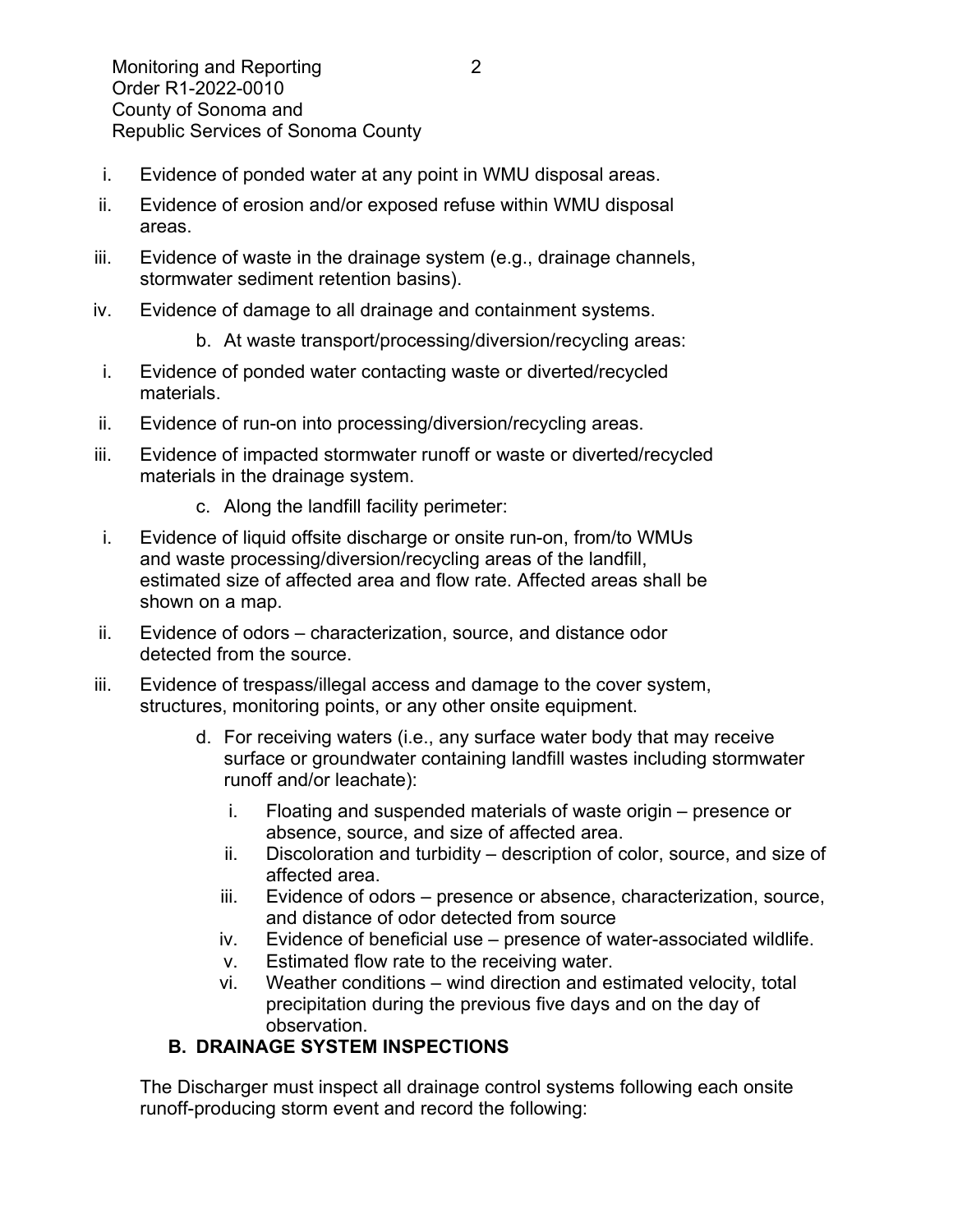- 1. General conditions (e.g., evidence of excessive sediment or vegetation requiring cleanout, poor drainage, erosion, or ponding due to settlement, structural integrity requiring maintenance/repair).
- 2. Whether stormwater sediment retention basins (if applicable) and drainage ditches contain liquids and if basins are discharging.
- 3. Whether best management practices to prevent impacts to stormwater (e.g., erosion control, sediment control, waste containment, stormwater diversion) are implemented and performing as specified in the landfill's Wet Weather Preparedness Plan and Storm Water Pollution Prevention Plan (SWPPP) required by the Statewide General Permit for Storm Water Discharges Associated with Industrial Activities Order No. WQ 20[1](#page-2-0)4-0057 as amended<sup>1</sup> (Industrial General Permit).
- 4. Steps taken to correct any problems found during inspections and date(s) when corrective action was taken (include photographic documentation).

# **C. RAINFALL DATA**

The Discharger must record the following information:

- 1. Total daily precipitation, in inches, each month.
- 2. Precipitation, in inches, and return rating (25-year, 100-year, etc.) of the most intense 24-hour rainfall event occurring each month.
- 3. Number and date of storms (greater than or equal to one inch in 24 hours) received each month.

# **D. INTAKE MONITORING**

The Discharger must maintain a daily record of the waste stream. The intake daily records shall be maintained at the Discharger's offices in accordance with Part II.C of this MRP and are to be made available to North Coast Regional Water Board staff upon request to review and/or copy. The record must include the following:

- 1. Weight (in tons) of waste received.
- 2. Running totals of tons received, tons remaining for waste placement, and remaining site life expectancy (in years).
- 3. Current fill area (in acres).
- 4. Waste type and diversion quantities.
- 5. Log of random load checking program. The log must contain a record of all load checks; for refused loads, the Discharger must record the following

<span id="page-2-0"></span><sup>1</sup> Industrial General Permit Order 2014-0057-DWQ is superseded by the Industrial General Permit Order 2014-0057-DWQ as amended in 2015 and 2018 as of July 1, 2020.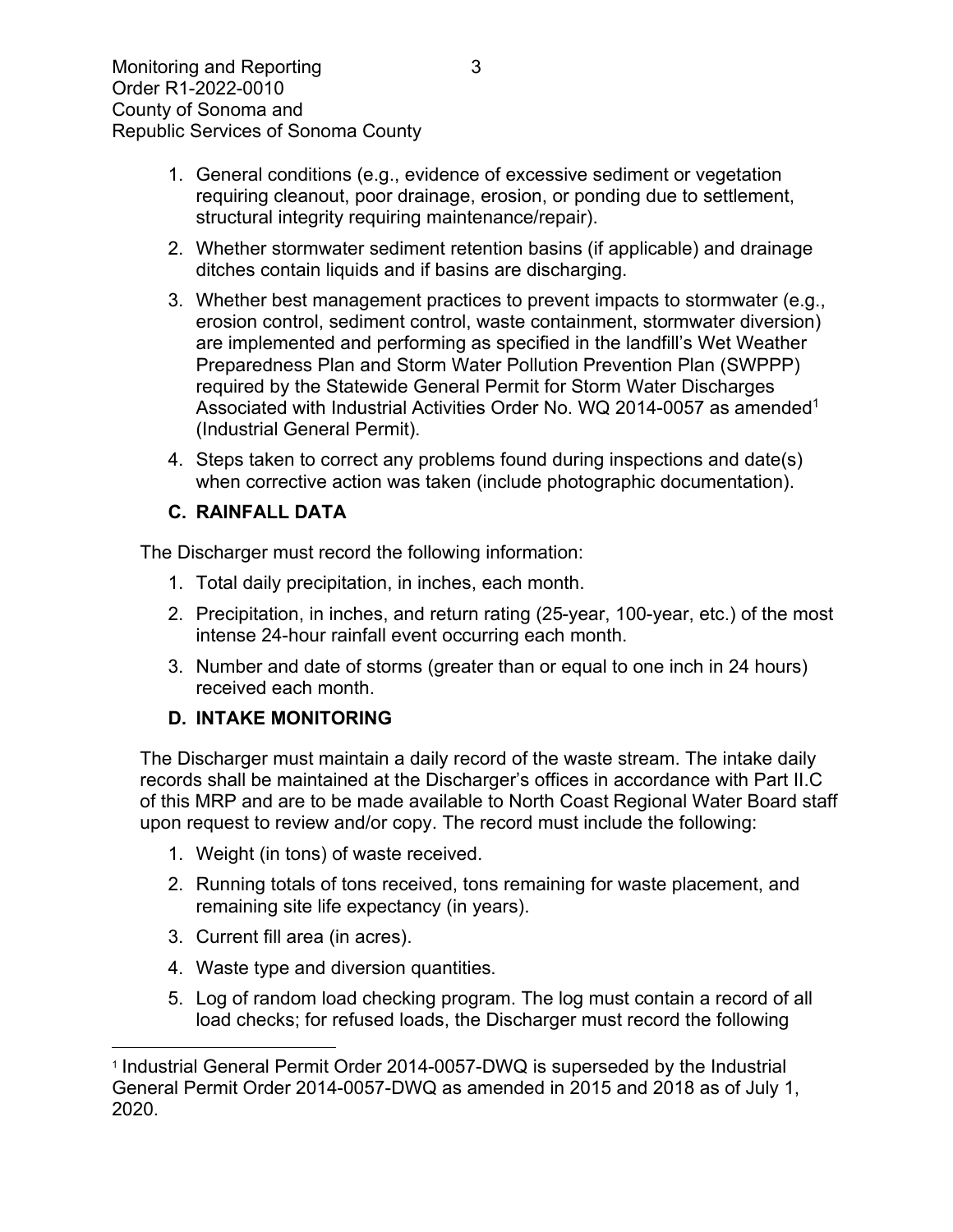information including the date, type of waste refused, and the name, address, and phone number of the party attempting to dispose of the waste.

6. Log of all loads that require special handling or special characterization prior to discharge to comply with waste discharge requirements (e.g., contaminated soils, semi-liquid loads, sewage sludge or biosolids, brines, asbestos loads, and other). The log must document volume or weight of waste, characterization testing results, and disposal location (e.g., latitude, longitude, and elevation).

# **E. CONTROL SYSTEMS**

The Discharger must inspect the leachate collection and removal systems (LCRS), any leak detection and removal system (LDRS) or groundwater subdrains, and landfill gas collection and removal system (if applicable), and record the following information:

- 1. LCRS, LDRS, and Groundwater Subdrains
	- a. Weekly System integrity and general operational status, volume of leachate and groundwater collected (gallons with monthly, semiannual, and annual volume subtotals), and disposal method, if more than one disposal method is used, record volume specific for each method. Documentation of scheduled and unscheduled maintenance.
	- b. Annually LCRS testing and demonstration, per CCR Title 27 section 20340(d) or Executive Officer approved engineered alternative pursuant to CCR Title 27 section 20380(e). Report results as part of the Annual Summary Report required by this MRP. The Discharger must develop results of annual testing in a manner that makes one year's test comparable to previous and subsequent tests.
	- c. All lined WMUs will have the location of their respective liners surveyed and markers placed at readily observable locations observable by landfill operations staff discharging leachate back to lined modules, and by state inspectors.
- 2. Landfill Gas Collection and Removal System
	- a. Monthly System integrity and general operational status, and volume of landfill gas extracted with semiannual and annual volume sub-totals. Document how volume measurement is made. Documentation of scheduled and unscheduled maintenance.
	- b. Annually Analytical results of landfill gas monitoring (if applicable).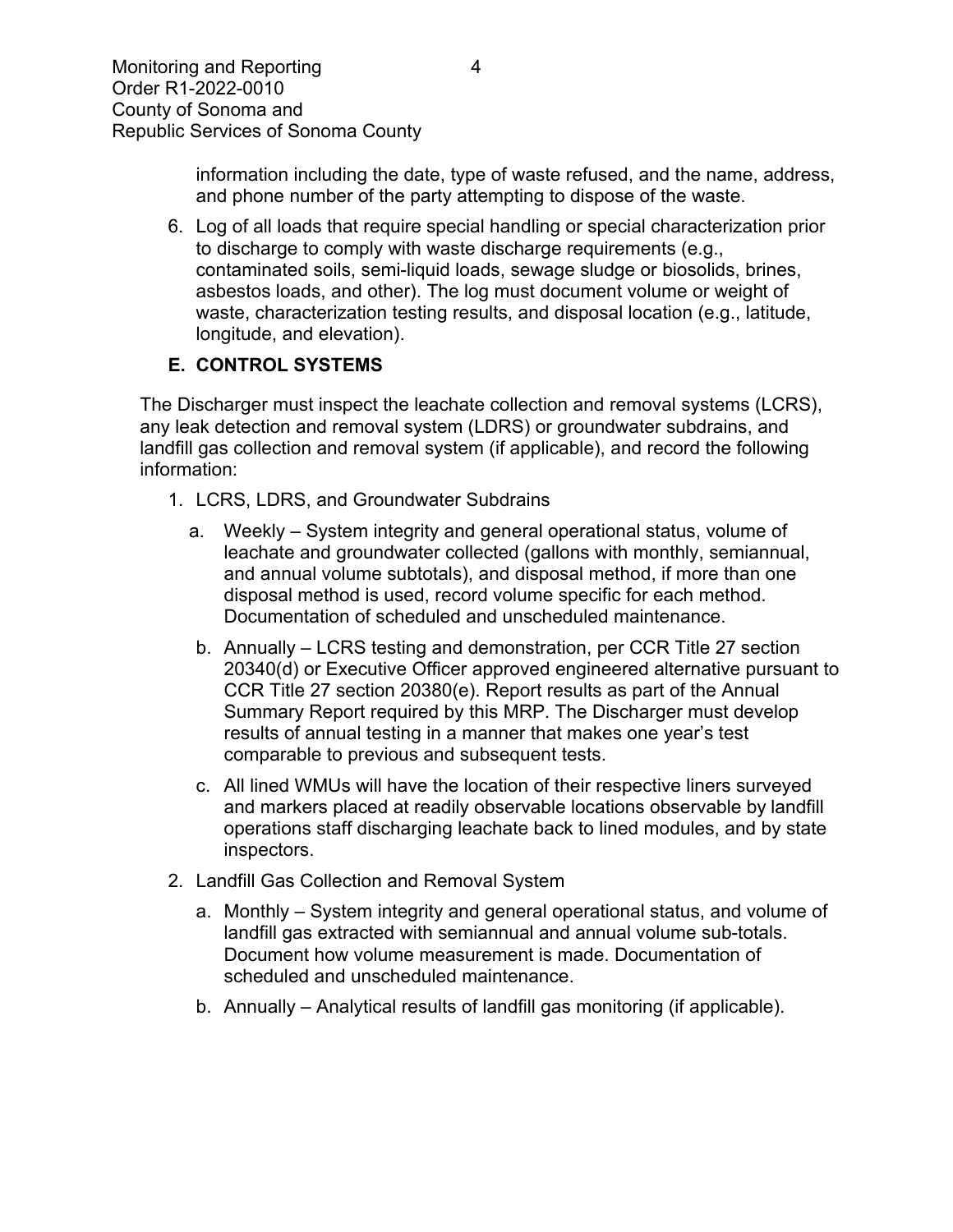## **F. MONITORING PERIODS, LOCATIONS, AND REQUIREMENTS**

- 1. Monitoring Periods
	- a. Quarterly The 1st through 4th quarter monitoring periods are January 1 – March 31, April 1 – June 30, July 1 – September 30, and October 1 – December 31, respectively.
	- b. Semiannually The 1st and 2nd semiannual monitoring periods are January 1 – June 30, and July 1 – December 31, respectively.
	- c. Annually The annual monitoring period is from January 1 December 31.
- 2. Monitoring Points
	- a. Monitoring points are identified in Attachments: Table A-1 (Elevations) Table A-2 (Surface Water), Table A-3 (Leachate), Table A-4 (Groundwater), and as shown in R1-2022-2010, Attachment J .
	- b. Monitoring Tables Provisions
		- i. For all new Groundwater Monitoring Points, the Discharger shall conduct quarterly monitoring for four consecutive quarters. The first quarterly sample shall include the constituents of concern (COCs) identified in the tables.<sup>[2](#page-4-0)</sup> Detection or corrective action monitoring parameters shall be collected for the subsequent three quarterly monitoring rounds. After completing the initial quarterly samples, the frequency is as specified in Table A-4, except as provided under Part III D.
		- ii. The Discharger shall sample and analyze for COCs as specified in Part I F.4 except as provided under Part III D.
		- iii. The Discharger shall collect and analyze landfill gas samples (if applicable) as specified in Part I F.6 of this MRP.
		- iv. The Discharger shall collect and analyze stormwater samples as specified in Part I F.5 of this MRP.
		- v. In the event of a leachate seep or spill the Discharger shall monitor the seep or spill as specified in Part IV D.1 of this MRP.

<span id="page-4-0"></span><sup>&</sup>lt;sup>2</sup> Pursuant to CCR Title 27 Constituents of Concern means any waste constituent(s), reaction product(s), and hazardous constituent(s) that is reasonably expected to be in or derived from waste contained in a waste management unit. COCs include compounds that could reasonably be expected to have been disposed in a waste management unit but is not indicative that these compounds have been disposed or detected in groundwater.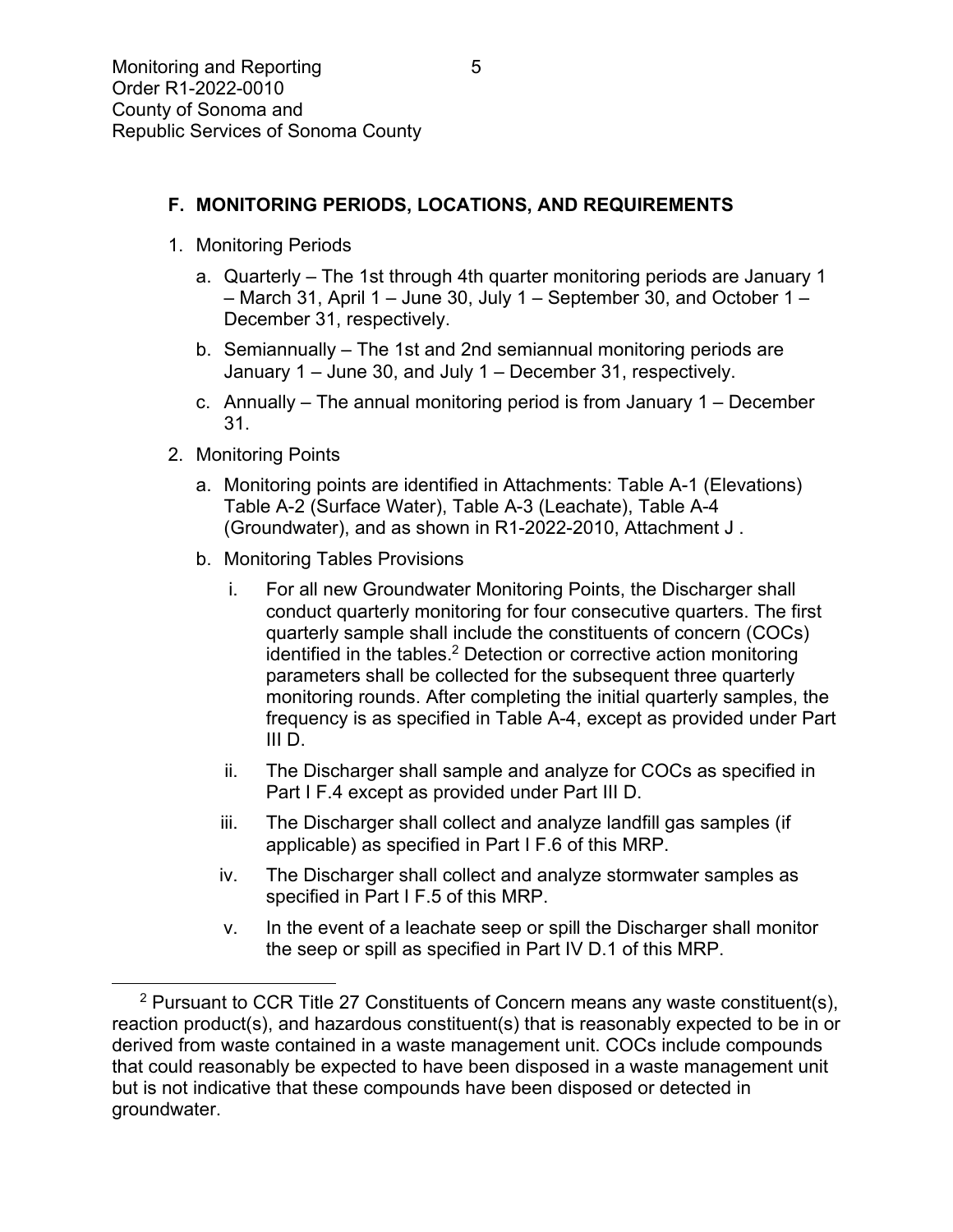- 3. Monitoring Parameters and Constituents of Concern
	- a. Monitoring Parameters and COCs are identified in attached Tables A-2 (Surface Water), A-3 (Leachate) A-4 (Groundwater) and MRP Attachment A-1-D-5.
- i. For any given monitored medium, the Discharger must collect samples from monitoring points with a span not exceeding 30 days within a given monitoring period and collect samples in a manner that ensures sample independence to the greatest extent feasible CCR, Title 27, section 2550.7(e)(12)(B).
- ii. Laboratory analytical methods include any approved United States Environmental Protection Agency (US EPA) method that provides the lowest practicable detection limit or as specified in an Executive Officer approved Sampling and Analysis Plan in accordance to Part II A of this MRP.
- iii. Laboratory-derived indicator parameters/constituents must be evaluated using statistical, non-statistical, and graphical assessment methods, as required by Part III.
- iv. For groundwater samples, all metals must be field filtered prior to laboratory analysis unless otherwise specified or approved in accordance with Part II A of this MRP.
- v. Units are defined as follows: µmhos/cm micromhos per centimeter;  $mq/L$  – milligrams per liter;  ${}^{\circ}F/{}^{\circ}C$  – degrees Fahrenheit/Celsius; NTU – nephelometric turbidity units; µg/L – micrograms per liter; RPD – relative percent difference
- vi. Volatile Organic Compounds (VOCs) include all VOCs detectable using US EPA Method 8260B, including at least all 47 organic constituents listed in Appendix I to Code of Federal Regulations Title 40 Part 258 (40 C.F.R. Part 258 or "Subtitle D"), oxygenates (MTBE, TAME, DIPE, EDB, and 1,2 DCA), and all unidentified peaks whenever practical, as specified in Part II.A.6 of this MRP.
- vii. The Discharger must collect and analyze samples for COCs once every five years at each of the landfill's surface water, leachate, and groundwater monitoring points. Groundwater wells that have not previously been sampled for COCs must be sampled and analyzed for all COCs within six months of this MRP becoming effective. Additionally, approximately six months after installing a new groundwater monitoring point, the Discharger must collect and analyze samples for COCs.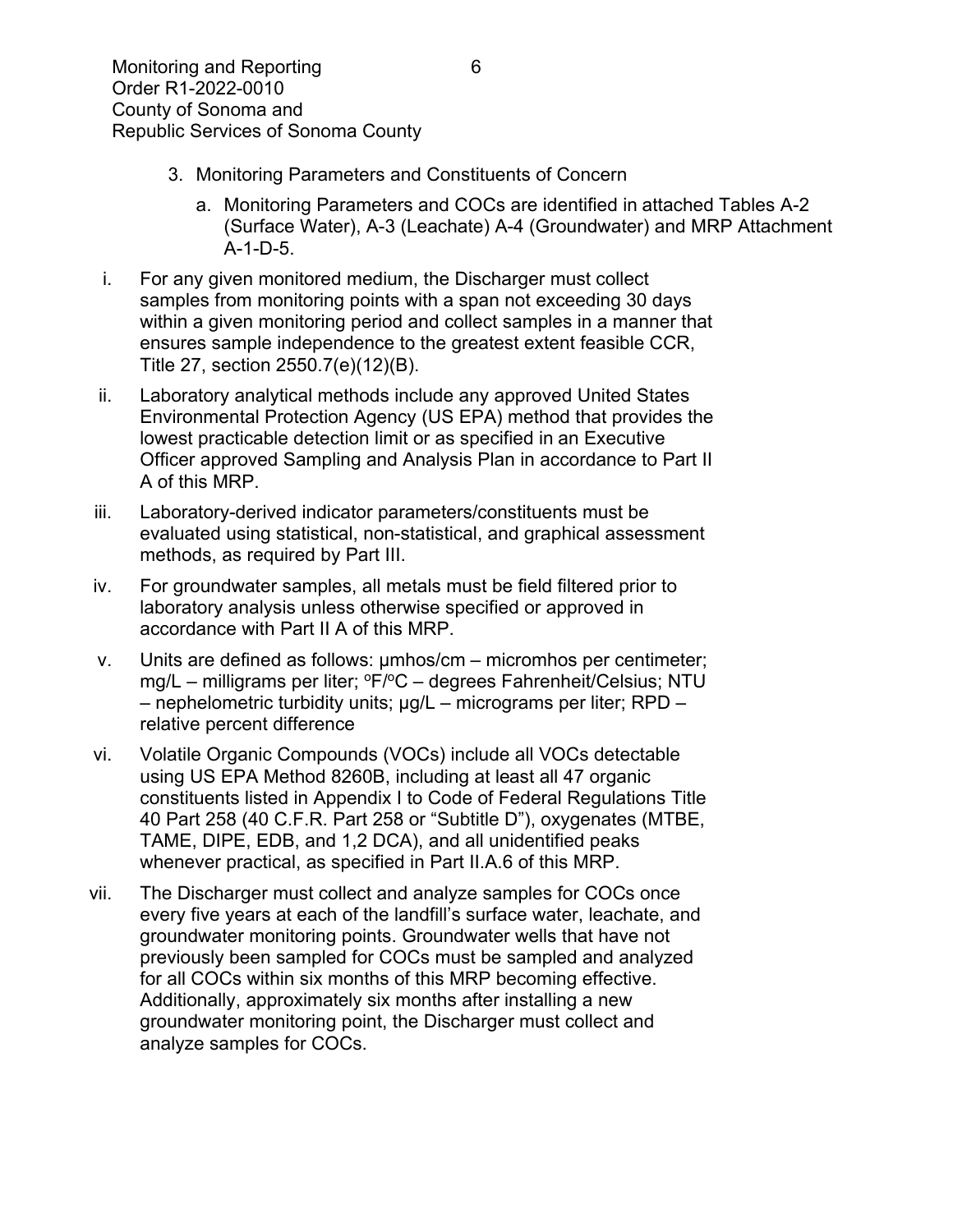- 4. Stormwater Monitoring
	- a. Stormwater monitoring shall be performed in accordance with the Industrial General Permit (IGP) Order No. 2014-0057-DWQ, or subsequent IGP Order revisions.
	- b. Facility stormwater monitoring shall follow the protocols, procedures, and methods included in the most recent version of the SWPPP prepared in accordance with the Industrial General Permit.
	- c. Stormwater monitoring data and documentation shall be maintained onsite and uploaded to the Stormwater Multiple Application Report Tracking System (SMARTS) as required by the Industrial General Permit.
	- d. Evidence of stormwater-related seepage or damage to facility containment systems shall be noticed, documented, monitored, and mitigated as described in Section IV.D (Contingency Response) of this MRP.
- 5. Groundwater Flow Rate and Direction
	- a. Groundwater and leachate elevation monitoring points are identified in Table A-1 and shown in Figure A-1.
	- b. For each monitored groundwater body, the Discharger must measure the water elevation in each well or piezometer, at least quarterly, including the times of expected highest and lowest elevations of the water level, and determine the presence of vertical gradients, and groundwater flow rate and direction for the respective groundwater body.<sup>[3](#page-6-0)</sup>
	- c. Groundwater elevations for all wells in each groundwater body must be measured within a period of time short enough to avoid temporal variations in groundwater flow which could preclude accurate determination of groundwater flow rate and direction (40 C.F.R part 258.53(d)).
	- d. The Discharger must compare observed groundwater characteristics with those from previous determinations, noting the appearance of any trends and of any indications that a change in the hydrogeologic conditions. The Discharger must evaluate groundwater separation from WMU using critical groundwater cross sections.

#### **II. SAMPLE COLLECTION AND ANALYSIS**

The Discharger must collect and analyze samples in a manner that assures the quality of the monitoring data. Unless otherwise indicated, the Discharger must report all sampling and analysis as outlined in Section IV.

<span id="page-6-0"></span> $3$  The groundwater elevation monitoring frequency may be decreased to semiannually if the Discharger provides sufficient site-specific justification (e.g., stable groundwater, groundwater separation, groundwater receptors).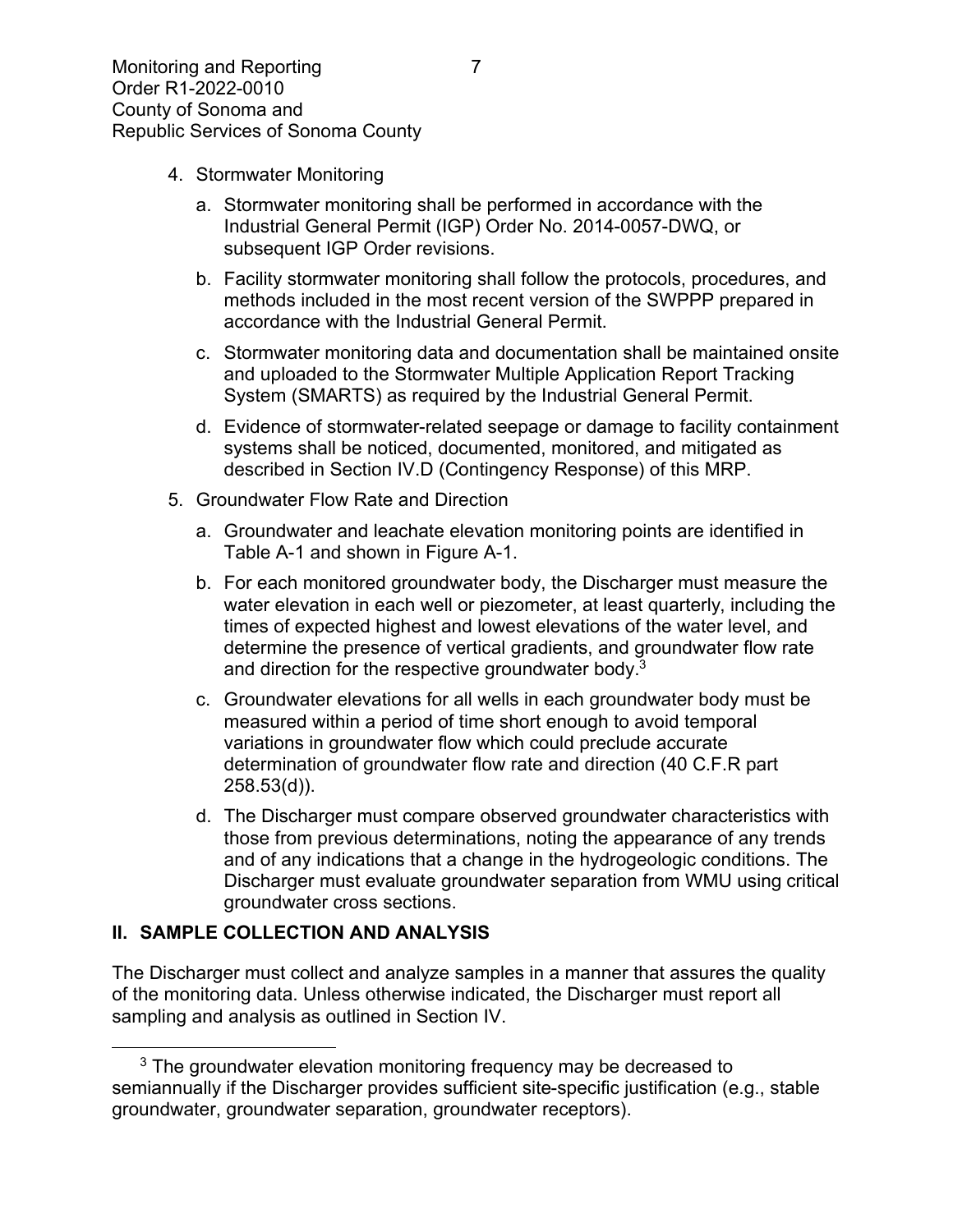### **A. SAMPLING AND ANALYTICAL METHODS**

The Discharger must perform sample collection, storage, and analysis according to the most recent version of Standard (US EPA) methods (US EPA publication "SW-846"), and in accordance with a Sampling and Analysis Plan approved by the Regional Water Board's Executive Officer. Laboratories analyzing monitoring samples shall be certified by the State of California Environmental Laboratory Accreditation Program (ELAP), in accordance with Water Code section 13176, and must include quality assurance/quality control data with their reports. The director of the laboratory whose name appears in the certification must supervise all analytical work in his/her laboratory and must sign reports of such work submitted to the Regional Water Board. In addition, the Discharger is responsible for seeing that the laboratory analysis of samples from all Monitoring points meets the following restrictions:

1. Method Selection

The methods of analysis and the detection limits used must be appropriate for the expected concentrations. For detection monitoring of any constituent or parameter that is found in concentrations which produce more than 90% nonnumerical determinations (i.e., trace) in historical data for that medium, the analytical method having the lowest method detection limit (MDL)<sup>[4](#page-7-0)</sup> must be selected from among those methods which would provide valid results considering any matrix effects<sup>[5](#page-7-1)</sup> involved.

2. Trace Results

The Discharger must report trace results [i.e., results falling between the MDL and the practical quantitation limit  $(PQL)$ <sup>[6](#page-7-2)</sup> and the result must be

<span id="page-7-1"></span><sup>5</sup> Matrix effect refers to any increase in the MDL or PQL for a given constituent because of the presence of other constituents, either of natural origin or introduced through a release, that are present in the sample being analyzed.

<span id="page-7-2"></span> $6$  The lowest acceptable calibration standard (acceptable as defined for a linear response or by actual curve fitting) times the sample extract dilution factor times any additional factors to account for matrix effect. The PQL must reflect the quantitation capabilities of the specific analytical procedure and equipment used by the laboratory. PQLs reported by the laboratory must not simply by restated from US EPA analytical method manuals. Laboratory derived PQLs are expected to be consistent with published US EPA estimated quantitation limits (EQL).

<span id="page-7-0"></span> $4$  The MDL is the lowest concentration at which a given laboratory, using a given analytical method to detect a given constituent, can differentiate with 99% reliability, between a sample which contains the constituent and one which does not. The MDL must reflect the detection capabilities of the specific analytical procedure and equipment used by the laboratory.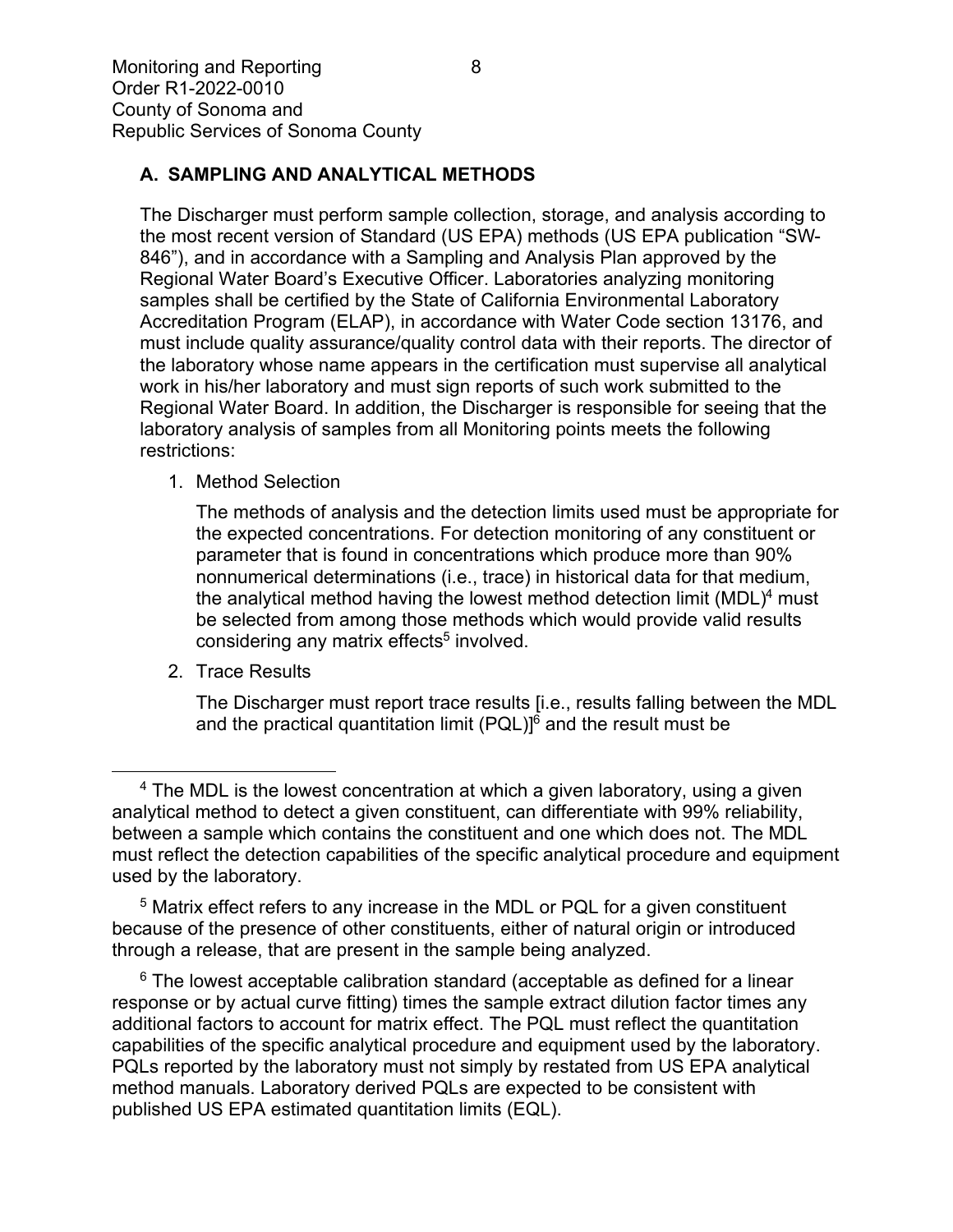accompanied by both the (nominal or estimated) MDL and PQL values for that analytical run.

3. Nominal or Estimated MDL and PQL

The laboratory must derive MDLs and PQLs for each analytical procedure, according to State of California laboratory accreditation procedures. Both limits must reflect the detection and quantitation capabilities of the specific analytical procedure and equipment used by the laboratory, rather than simply being quoted from US EPA analytical method manuals. If the laboratory suspects that, due to a change in matrix or their effects, the true detection limit or quantitation limit for a particular analytical run differs significantly from the laboratory-derived MDL/PQL values, the laboratory must flag the results accordingly and the laboratory must include an estimate of the MDL/PQL achieved.

4. Quality Assurance/Quality Control (QA/QC) Data

The Discharger and laboratory must report QA/QC data along with the sample results to which it applies. The laboratory must report sample results unadjusted for blank results or spike recovery. The QA/QC data submittal must include:

- a. Method, equipment, and analytical detection limits.
- b. Recovery rates, an explanation for any recovery rate that is outside the USEPA specified recovery rate.
- c. Results of field, trip, equipment, and method blanks.
- d. Results of spiked and surrogate samples.
- e. Frequency of quality control analysis.
- f. Chain of custody logs.
- g. Name and qualifications of the person(s) performing the analyses.
- 5. Common Laboratory Contaminants

Upon receiving written approval from the Executive Officer, the Discharger can use an alternative statistical or non-statistical procedure for determining the significance of analytical results for a constituent that is a common laboratory contaminant [i.e., methylene chloride, acetone, 2-butanone, diethylhexyl phthalate, di-n-octyl phthalate, disulfide, and bis (2 ethylhexyl)phthalate] during any given monitoring period in which QA/QC samples show evidence of laboratory contamination for that constituent. The Discharger must report and flag analytical results involving detection of these analytes for easy reference by Regional Water Board staff.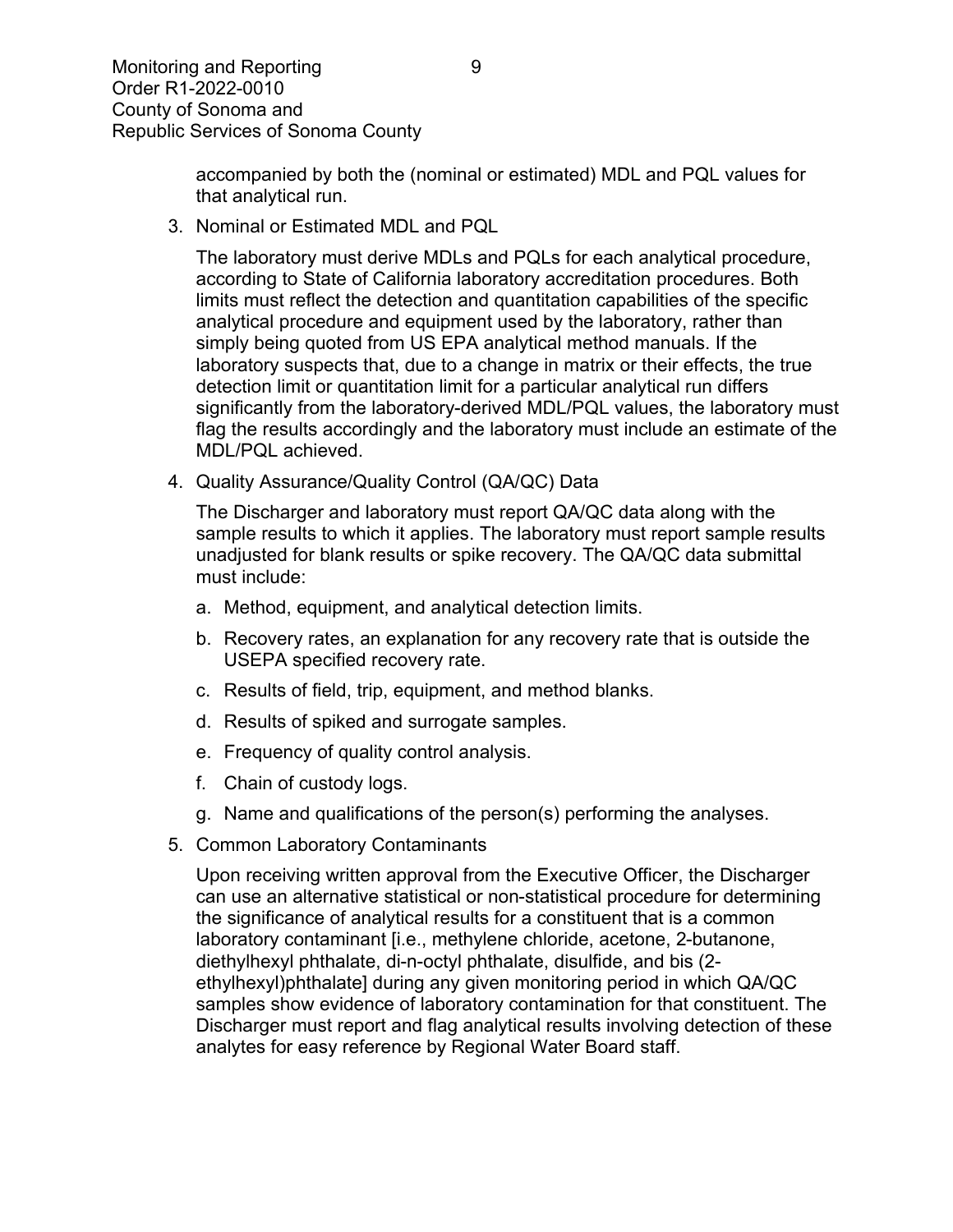6. Unknowns

For unidentified chromatographic peaks, the Discharger must request the laboratory report Tentatively Identified Compounds (TICs), along with an estimate of the concentration of the unknown analyte. When unidentified chromatographic peaks are encountered, the laboratory must perform second column or second method confirmation procedures to attempt to identify and more accurately quantify the unknown analyte(s). The Discharger must report the TIC results as estimated (i.e., J flag or qualifier code).

7. Contaminants in QA/QC Samples

In cases where contaminants are detected in QA/QC samples (i.e., field, trip, equipment, method blanks), the Discharger must appropriately flag the accompanying sample results.

#### **B. CONCENTRATION LIMIT DETERMINATION**

The Discharger must propose concentration limits for each COC and monitoring parameter in accordance with CCR Title 27 20400 and as outlined in Section IV.

- 1. To establish concentration limits for COC and monitoring parameters detected in greater than 10 percent of a medium's samples the Discharger must:
	- a. Statistically analyze existing monitoring data (Section III), and propose, to the Executive Officer, statistically derived concentration limits for each monitoring parameter at each monitoring point for which sufficient data exists.
	- b. In cases where sufficient data for statistically determining concentration limits do not exist, the Discharger must collect samples and analyze for monitoring parameter(s), which require additional data. Once sufficient data are obtained the Discharger must submit proposed concentration limit(s) to the Executive Officer for approval. This procedure must take no longer than two calendar years.
	- c. Sample and analyze new monitoring points, including any added by this Order, until sufficient data are available to establish a proposed concentration limit for all COCs and monitoring parameters. Once sufficient data are obtained the Discharger must submit the proposed concentration limit(s) to the Executive Officer for approval. This procedure must take no longer than two calendar years.
- 2. In cases where the monitoring parameter's MDL is exceeded in less than 10 percent of historical samples, the MDL is the concentration limit.
- 3. Once established, the Discharger must review concentration limits at least annually and propose new concentration limits, when appropriate.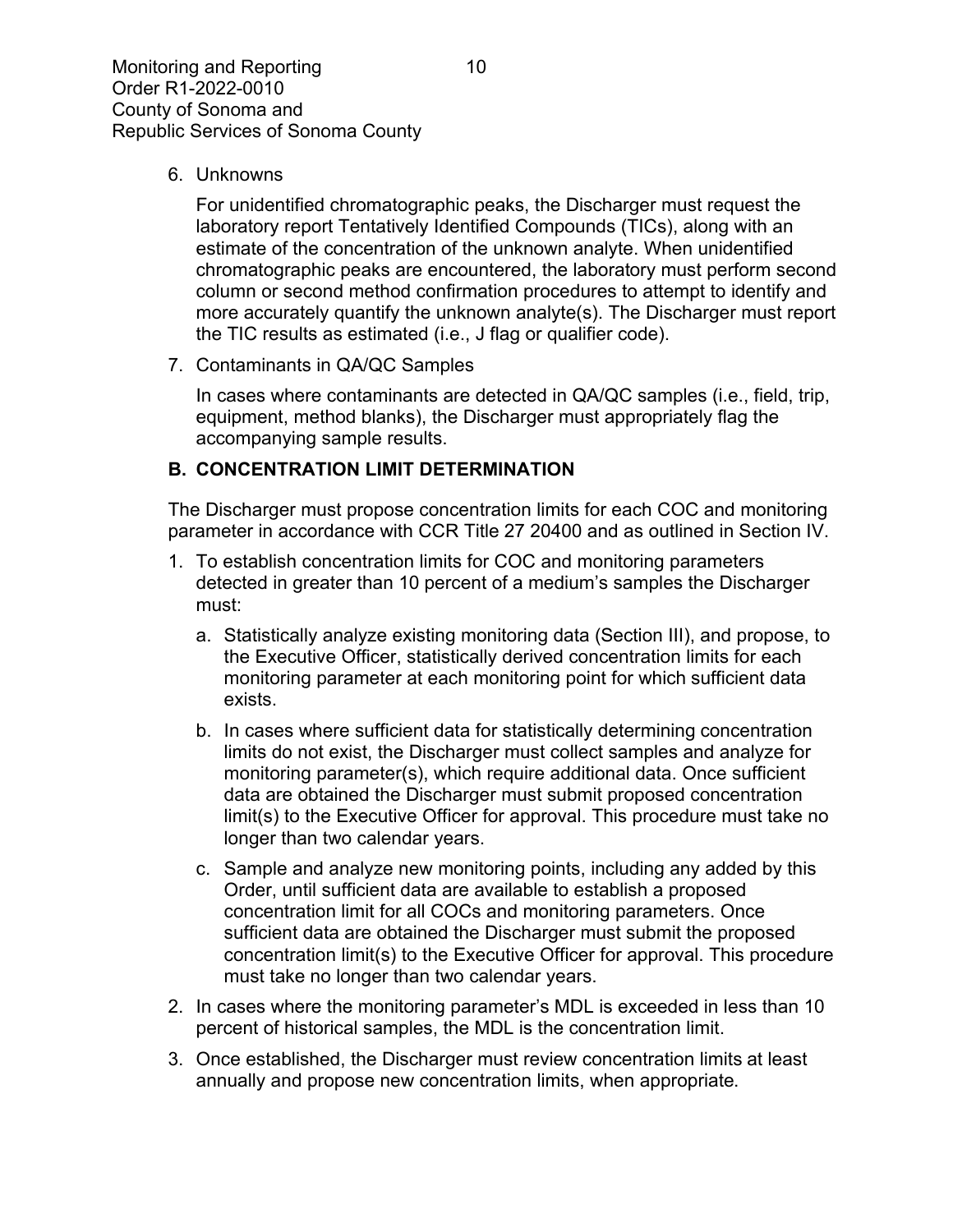### **C. RECORDS TO BE MAINTAINED**

The Discharger or laboratory must maintain records in accordance with CCR Title 27 section 21720(f) and 40 C.F.R. 258.29, and retain them for a minimum of five years. The Discharger must extend the period of retention during any unresolved litigation or when requested by the Executive Officer. Such records must show the following for each sample:

- 1. Identification of sample and monitoring point from which the sample was taken, along with the identity of the individual who obtained the sample.
- 2. Date and time of sampling.
- 3. Date and time that analyses were started and completed, and the name of personnel performing each analysis.
- 4. Complete procedure used, including method of preserving the sample, and the identity and volumes of reagents used.
- 5. Results of analyses, and MDL and PQL for each analysis.
- 6. A complete chain of custody log.

#### **III. DATA ANALYSIS**

Unless otherwise indicated, the Discharger must report all data analysis as outlined in Section IV.

### **A. STATISTICAL ANALYSIS**

For detection monitoring, the Discharger must use statistical methods to analyze indicator monitoring parameters that exhibit concentrations that equal or exceed their respective MDL in at least 10 percent of applicable historical samples. The Discharger may propose and use any statistical method that meets the requirements of CCR Title 27, section 20415(e)(7). The discharger may also propose an alternative analysis method for constituents that occur naturally in groundwater and that are not clearly associated with landfill leachate or landfill gas. All statistical methods and programs proposed by the Discharger are subject to Executive Officer approval.

### **B. NON-STATISTICAL ANALYSIS**

For detection monitoring, the Discharger must use the following non-statistical method for analyzing constituents which are detected in less than 10 percent of applicable historical samples. This method involves a two-step process:

1. For constituents to which this non-statistical method applies, compile a specific list of constituents that exceed their respective MDL. The Discharger must compile the list based on either data from the single sample or in cases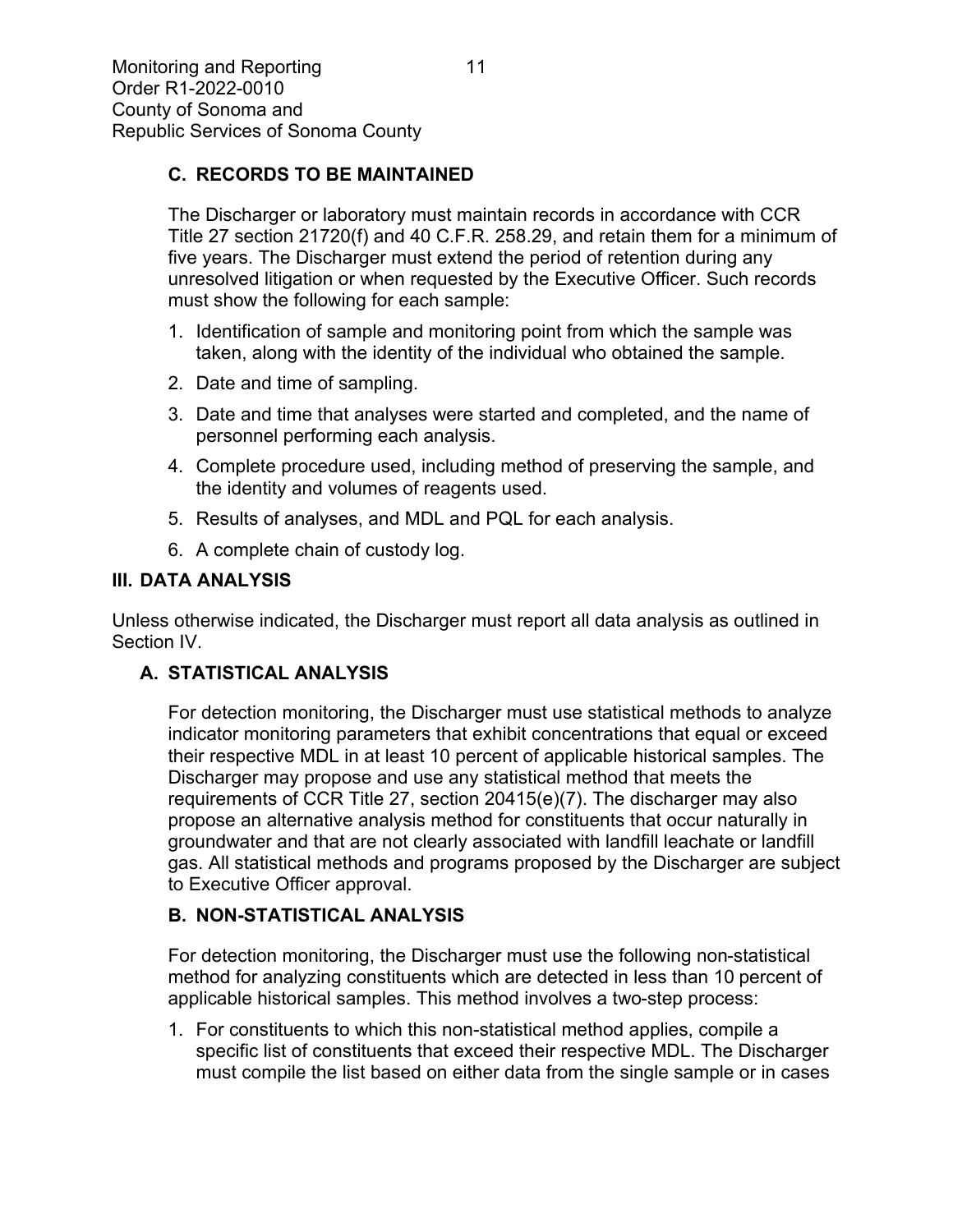of multiple independent samples, from the sample that contains the largest number of constituents.

2. Evaluate whether the listed constituents meet either of two possible triggering conditions. Either the list from a single sampling location contains two or more constituents or contains one constituent that equals or exceeds its PQL. If either condition is met, the Discharger must conclude that a release is tentatively indicated and must immediately implement the appropriate re-test procedure under Section III.D.

### **C. GRAPHICAL ANALYSIS**

For detection monitoring, the Discharger must graphically evaluate the complete history of laboratory analytical data as outlined in Section IV.B.3.

- 1. The Discharger must evaluate long-term trends and variations in the laboratory analytical data.
- 2. For major cation/anions (calcium, magnesium, sodium, potassium, bicarbonate, chloride, sulfate), the Discharger must evaluate leachate, leak detection systems, groundwater subdrains, and groundwater monitoring wells using Piper and Stiff diagrams.
- 3. If graphical methods indicate a tentative release, the Discharger must carry out the requirements of Section IV.D.4.

# **D. RE-TEST PROCEDURE**

- 1. If the Discharger concludes that a release has been tentatively indicated, the Discharger must carry out the reporting requirements of Section IV.D.2 and, within 30 days of receipt of analytical results, collect two new suites of samples for the indicated COC or monitoring parameter(s) at each indicating monitoring point, collecting at least as many samples per monitoring point as were used for the initial test.
- 2. Analyze each of the two suites of re-test analytical results using the same statistical method (or non-statistical comparison) that provided the tentative indication of a release. If the test results of either (or both) of the re-tested data suites confirm the original indication, the Discharger must conclude that a release has been discovered and must carry out the requirements of Section IV.D.4.
- 3. The Discharger must carry out re-tests only for the monitoring point(s) for which a release is tentatively indicated, and only for the COC or monitoring parameter(s) which triggered the indication.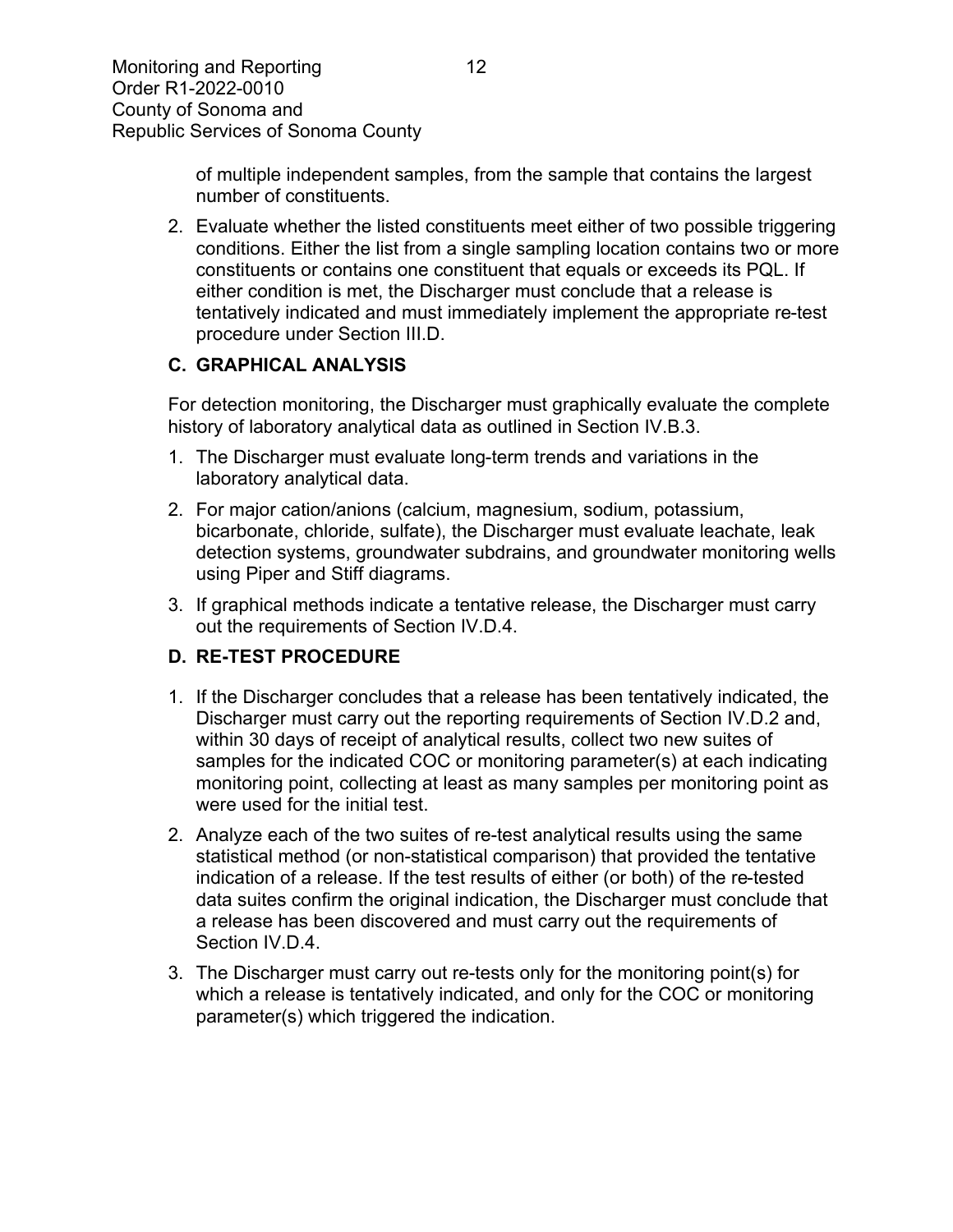#### **IV. REPORTING**

#### **A. ELECTRONIC SUBMITTAL**

Dischargers must transmit correspondence and other information electronically in Portable Data Format (PDF). Electronic documents can be submitted to [northcoast@waterboards.ca.gov](mailto:northcoast@waterboards.ca.gov) attention: Land Disposal Program, and will be distributed to the appropriate staff person. Informal written correspondence (i.e., email) can be sent directly to the appropriate staff person.

Pursuant to CCR Title 23 Division 3 Chapter 30 and Title 27 Division 3 and in accordance with the reporting requirements of this MRP, all technical reports including the monitoring site information, data, and reports required below, must be submitted electronically to the State Water Resources Control Board's internet-accessible database system (GeoTracker) including:

- 1. Boring logs as a GEO\_BORE PDF file. Boring logs must be prepared by an appropriate registered professional and include monitoring well screen depth and interval.
- 2. Groundwater monitoring well horizontal sampling location longitude (X) and latitude (Y), and top-of-casing elevation (Z) as a GEO\_XY text file and GEO\_Z text file, respectively. Collection of information related to the exact location of groundwater wells, required by CCR Title 12 section 2729-2729.1, constitutes "land surveying," as the term is defined in section 8726 of the Business and Profession Code and the collection of data is restricted to those who are licensed to practice land surveying in California.
- 3. Site map as a GEO\_MAP file. The acceptable format for the GEO\_MAP file is PDF (preferred), GIF, TIFF (TIF), or JPEG (JPG). The landfill site map includes landfill facility information (e.g., property line, waste footprint, waste management units, leachate tanks, buildings, waste processing/diversion/recycling areas, surface waters, ponds, stormwater discharge points) and all current and historical monitoring locations including groundwater monitoring wells, boreholes, transient sampling points (i.e. direct push subsurface or surface sampling points), landfill gas probes, or any other field points utilized for leachate, landfill gas, soil, groundwater, surface water, or stormwater sampling.
- 4. Groundwater well measurement information for each sampling event as a GEO WELL file. Measurement must be completed from the top of the well casing to the groundwater surface to the nearest +/-0.01-foot accuracy.
- 5. Analytical sampling results for each sampling event as an Electronic Deliverable Format (EDF) file.
- 6. Complete monitoring report for regulatory review as a GEO\_REPORT PDF file. The monitoring report should include the signed transmittal sheet, text,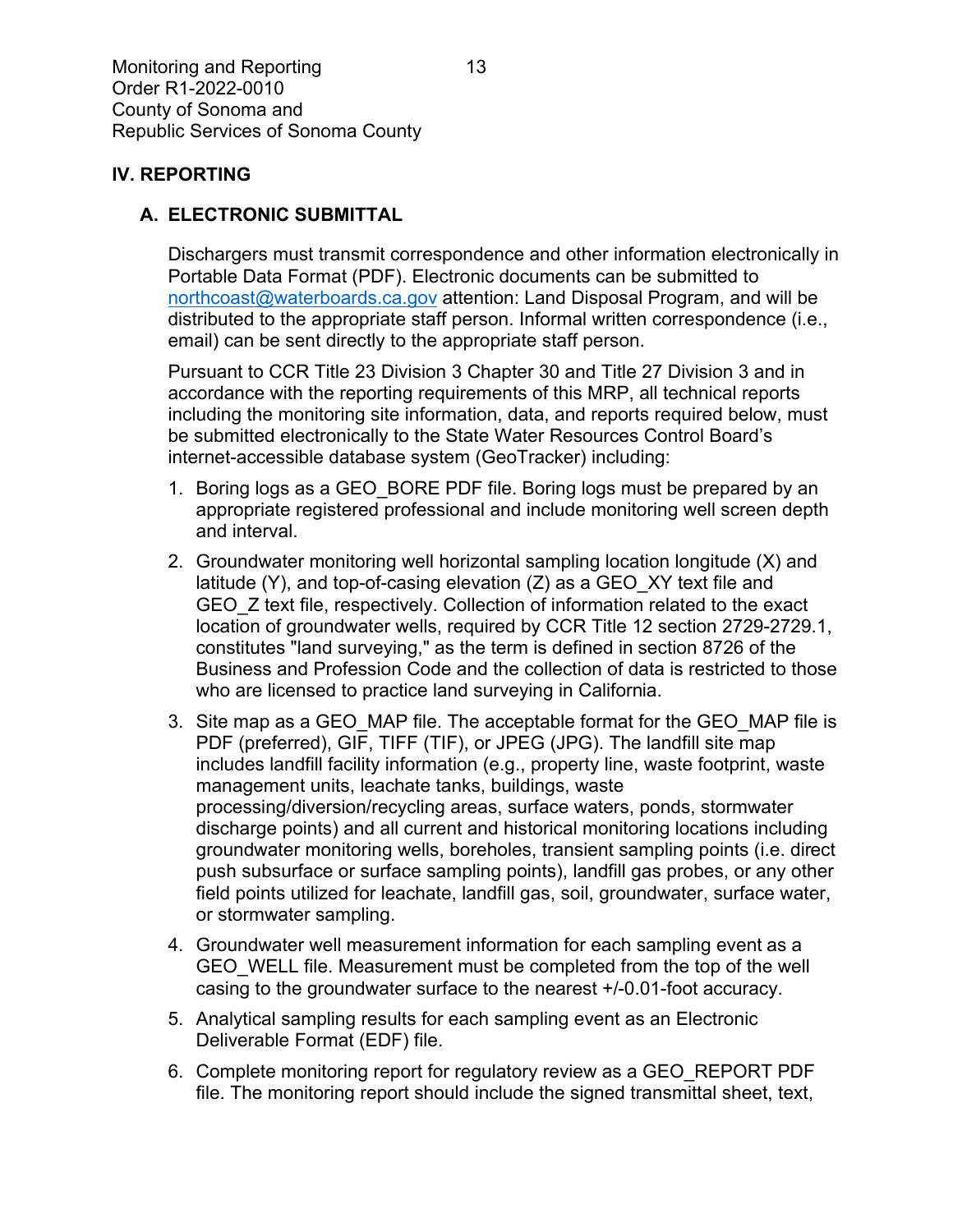graphs, diagrams, tables, maps, figures, and appendices that would have been included in a hard copy paper report.

#### **B. MONITORING REPORT**

The Discharger must submit a Monitoring Report semiannually by January 31 and July 31 of each year. Submit the Monitoring Reports in an electronic format, with transmittal letter, text, tables, figures, laboratory analytical data, and appendices in a single PDF for the entire report. The Monitoring Report must address the landfill's monitoring program and must include, but should not be limited to the following:

1. Letter of Transmittal

A letter transmitting the essential points must accompany each Monitoring Report. The letter must include a discussion of violations that occurred since the last such report was submitted. If the Discharger has not discovered new violations since the last submittal, the Discharger must state this in the transmittal letter. The Discharger must sign the transmittal letter and include the following statement:

"I certify under penalty of perjury I have personally examined and am familiar with the information submitted in this document and all attachments and, based on my inquiry of those individuals immediately responsible for obtaining the information, I believe the information is true, accurate, and complete. I am aware there are significant penalties for submitting false information, including the possibility of a fine and imprisonment."

2. Compliance Summary

The summary must discuss compliance with WDR Order No. R1-2022-0010 concentration limits, release indications, and any corrective actions taken.

3. Graphical Presentation of Data

For each monitoring point in each medium, submit, in graphical format, the complete history of laboratory analytical data. Graphs must effectively illustrate trends and/or variations in the laboratory analytical data. Each graph must plot a single constituent concentration over time at one (for intra- well comparison) or more (for inter-well comparisons) monitoring points in a single medium. Maximum contaminant levels (MCL) and/or concentration limits must be graphed along with constituent concentrations where applicable. When multiple samples are taken, graphs must plot each datum, rather than plotting mean values.

For leachate, leak detection systems, groundwater subdrains, and groundwater monitoring wells, evaluate cation/anion balance using Piper and/or Stiff diagrams.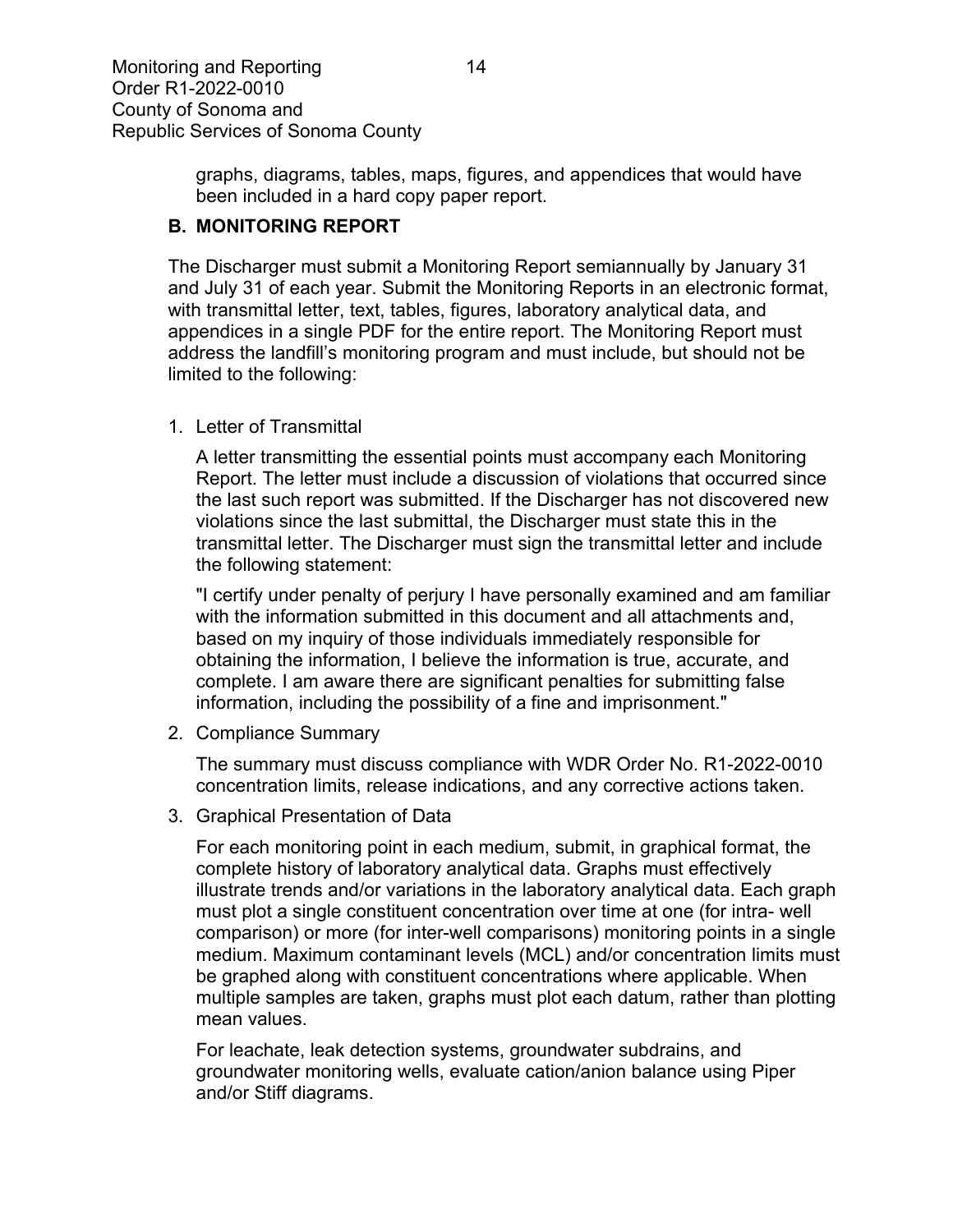Determine horizontal and vertical gradients, groundwater flow rate, and flow direction for each respective groundwater body. This data must be presented on a figure that depicts groundwater contours, flow directions, and gradient. Include one figure for each groundwater level monitoring event in the semiannual monitoring report. If appropriate, include figures for critical groundwater/WMU cross sections to evaluate groundwater separation from WMUs.

4. Map(s)

The landfill base map for the Monitoring Report must consist of a current aerial photograph or include relative topographical features, along with monitoring points and features of the landfill facility (e.g., surface waters, drainage facilities, stormwater discharge points, WMU disposal areas, scale house, buildings, waste processing/diversion/recycling areas).

5. Corrective Action Summary

Discuss significant aspects of any corrective action measures conducted during the monitoring period and the status of any ongoing corrective action efforts, including constituent trend analysis.

6. Laboratory Results

A tabular report and summary discussion of laboratory results and statements demonstrating compliance with Section II including the current monitoring periods laboratory data sheets. Also provide results of analyses performed at the landfill that are outside of the requirements of this MRP and are water quality related.

7. Sampling Summary

For each monitoring point addressed by the report, describe and summarize:

- a. The method and time of water level measurement.
- b. The method of purging and purge rate and well recovery time.
- c. The field parameter readings. For each monitoring point addressed by the report, a description of the type of sampling device used, its placement for sampling, and a description of the sampling procedure (number of samples, field blanks, trip blanks, and duplicate samples taken; the date and time of sampling; the name and qualification of the person taking the samples; and description of any anomalies).
- 8. Pollution Control Systems

A summary of the total volume of leachate or water collected each month and disposal method(s) since the previous Monitoring Report for pollution control systems (e.g., LCRS, LDRS, groundwater subdrain, gas condensate). Also include fluid level measurements in LCRS and LDRS, along with transducer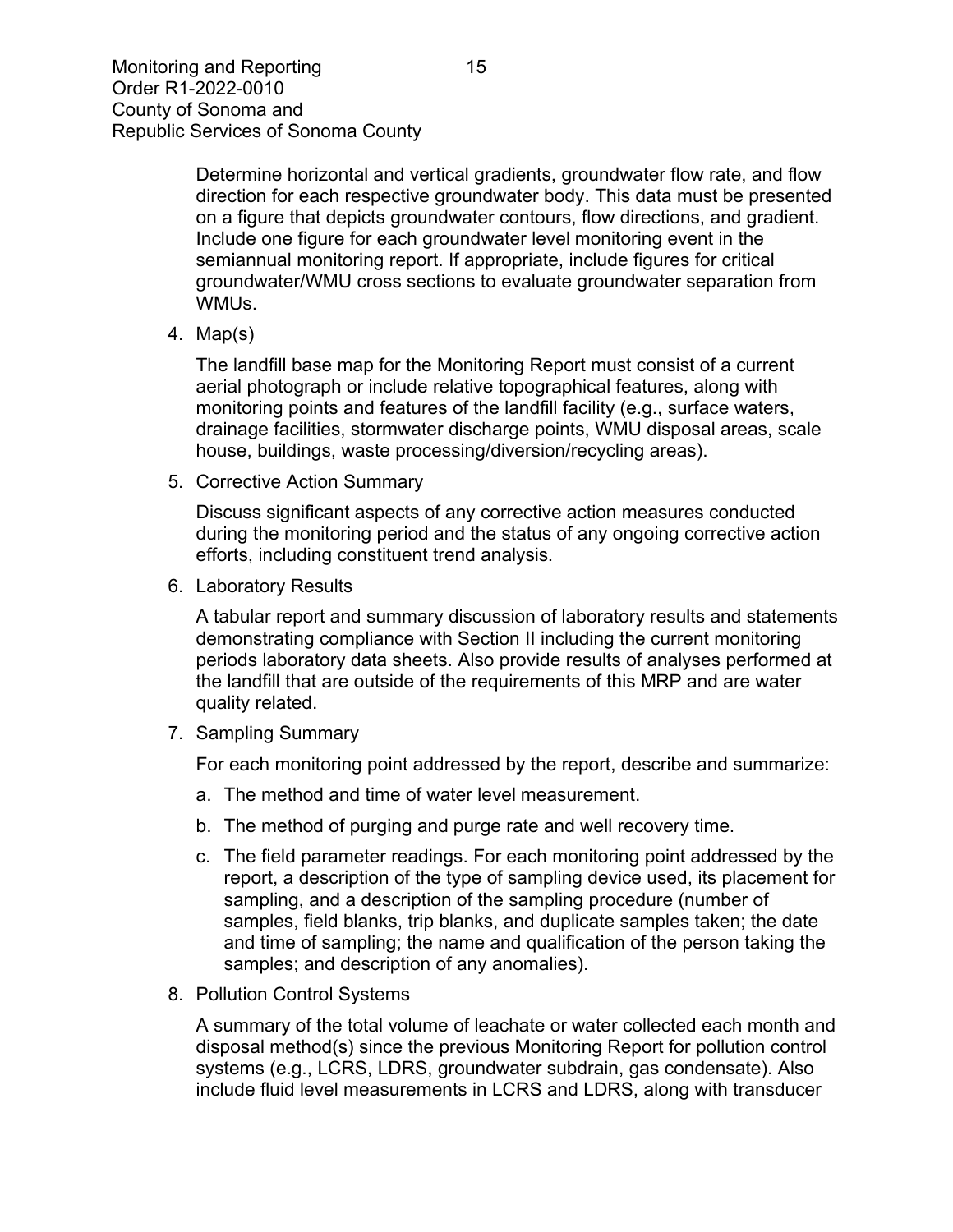calibration records, and whether liquid was observed/removed from the groundwater subdrain.

9. General Discussion

A summary of site inspections, drainage system inspections, and rainfall data for the landfill recorded during the monitoring period (Section I).

#### **C. ANNUAL SUMMARY REPORT**

The Discharger must submit an annual report to the Regional Water Board covering the previous monitoring year. The annual monitoring period ends on December 31 each year. Submit this Annual Summary Report no later than February 15 of each year. The Discharger may combine the Annual Summary Report with the second semiannual Monitoring Report of the year. The Annual Report must include the information outlined in Section IV.B above and the following:

1. Discussion

Include a comprehensive discussion of the compliance record as it relates to Waste Discharge Requirements Order No. R1-2022-0010, a review of the past year's significant monitoring system and operational changes, a summary of corrective action results and milestones, and a review of construction projects, with water quality significance, completed or commenced in the past year or planned for the upcoming year.

2. Concentration Limit Review

Proposed concentration limits for all COC and monitoring parameters. The Discharger must review concentration limits a minimum of annually and revise them as necessary. The Discharger must discuss data collected during the past year and consider for inclusion in, and determination of, proposed concentration limits for the coming year. For statistical concentration limits that are changed from the previous year, include a comprehensive discussion of the proposed concentration limit for Executive Officer review and consideration.

3. Analytical Data

Complete historical analytical data record presented in a tabular form in ExcelTM format or in another file format acceptable to the Executive Officer.

4. Pollution Control Systems

Results of the annual pollution control systems testing, as required by Section I.E. The Discharger must verify that disposal methods for leachate or impacted groundwater are appropriate based on annual sampling results.

5. Final Cover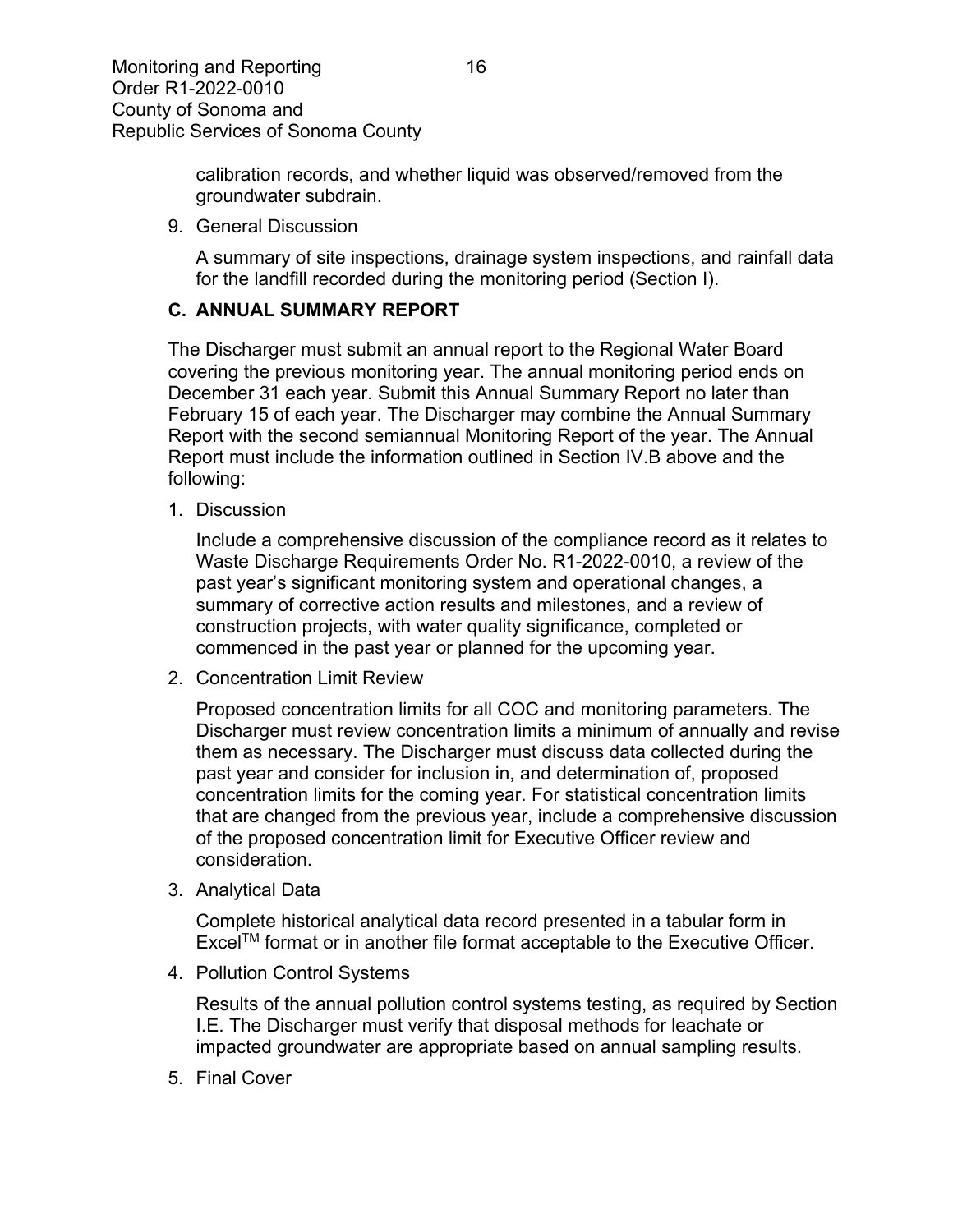Most recent final cover survey as required by the Waste Discharge Requirements Order No. R1-2022-0010 and a summary of final cover repairs. The Discharger must maintain records of cumulative waste subsidence or settlement in final cover areas based on the most recent and historical final cover surveys. The Discharger must document final cover repairs (e.g., adding vegetative soils to restore grading and/or prevent ponding) with sufficient detail to facilitate future evaluations of final cover differential settlement.

6. Map(s)

A map, or set of maps, that indicates the type of cover material in place (final, long-term intermediate, or intermediate) over inactive and completed areas.

## **D. CONTINGENCY REPONSE**

1. Leachate Seep/Spill

The Discharger must, within 24 hours, report by telephone concerning the discovery of previously unreported seepage from the WMU. The Discharger must submit a written report within seven days, containing at least the following information:

- a. A map showing the location(s) of seepage along with photographic documentation.
- b. An estimate of the flow rate and duration of seep.
- c. Location of sample(s) collected for laboratory analyses. Unless otherwise directed by North Coast Water Board staff, the Discharger must sample all leachate seeps and spills, and applicable downgradient surface water or stormwater monitoring locations for the monitoring parameters in Table A-2. In the event multiple seeps occur in a similar localized area (slope or bench), the Discharger may use professional judgment to reduce the number of leachate seep samples provided the Discharger collects a representative sample. The Discharger must photo document sample location, all observed seeps/spills, and document the sample location(s) on a map or diagram. The Discharger is also required to sample stormwater in accordance with Section I.F.5.
- d. A description of the nature of the discharge (e.g., pertinent observations and analysis).
- e. A summary of corrective measures both taken and proposed.
- 2. Initial Release Indication Response

Should the initial statistical or non-statistical comparison (under Section III.A or B) indicate that a new release is tentatively identified, the Discharger must: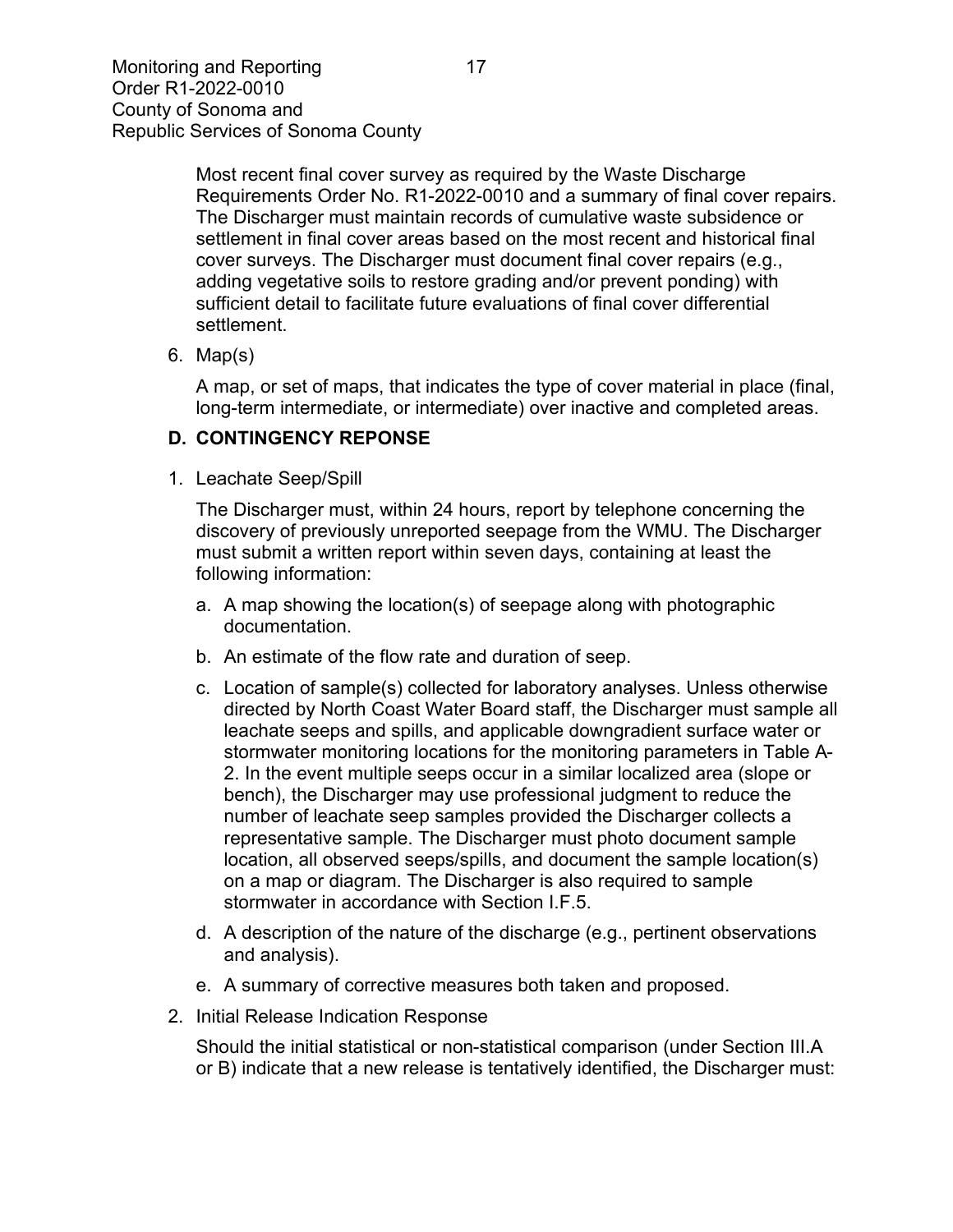- a. Within 24 hours, notify the North Coast Water Board verbally or by email of the monitoring point(s) and constituent(s) or parameter(s) involved.
- b. Provide written notification by certified mail within seven days of such determination.
- c. Either of the following:
	- i. Carry out a discrete re-test in accordance with Section III.D. If the retest confirms the existence of a release or the Discharger fails to perform the re-test, the Discharger must carry out the requirements of Section IV;
	- ii. D.4. In any case, the Discharger must inform the North Coast Regional Water Quality Control Board of the re-test outcome within 24 hours of results becoming available, following up with written results submitted by certified mail within seven days; or
	- iii. Make a determination, in accordance with CCR Title 27, section 20420(k)(7), that a source other than the WMU(s) caused the release or that the evidence is an artifact caused by an error in sampling, analysis, or statistical evaluation or by natural variation in the groundwater, surface water, or the unsaturated zone.
- 3. Physical Evidence of a Release

If either the Discharger or the Executive Officer determines that there is significant physical evidence of a new release pursuant to CCR Title 27, section 20385(a)(3), the Discharger must conclude that a release has been discovered and must:

- a. Within seven days notify the Executive Officer of this fact by certified mail (or acknowledge the Executive Officer's determination).
- b. Carry out the requirements of Section IV.D.4. for potentially affected medium.
- c. Carry out any additional investigations stipulated in writing by the Executive Officer for the purpose of identifying the cause of the indication.
- 4. Release Discovery Response

If the Discharger concludes that a new release has been discovered the following steps must be carried out:

a. If this conclusion is not based upon monitoring for COC, the Discharger must sample for COC at monitoring points in the affected medium. Within seven days of receiving the laboratory analytical results, the Discharger must notify the Executive Officer, by certified mail, of the concentration of COC at each Monitoring Point. This notification must include a synopsis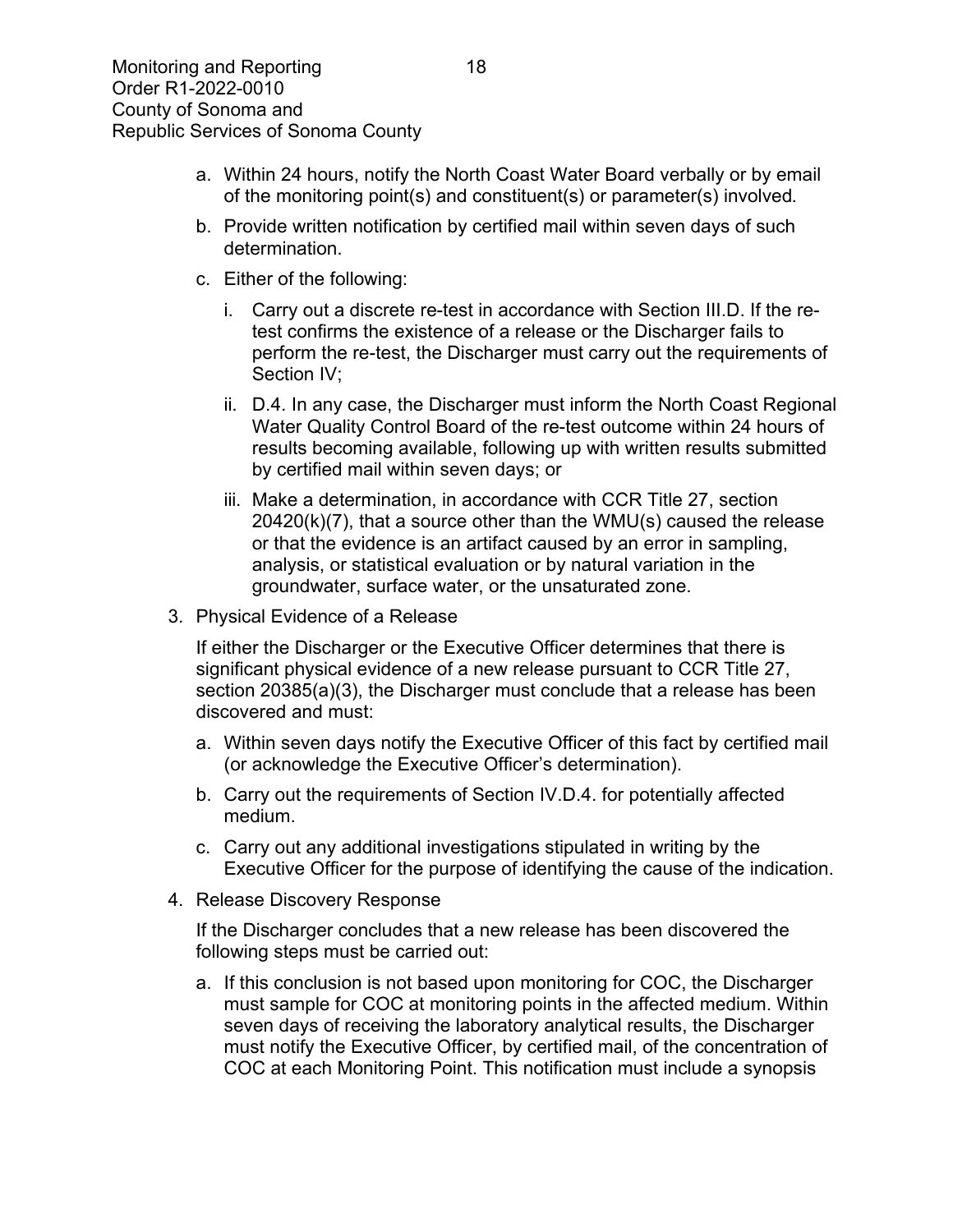showing, for each monitoring point, those constituents that exhibit an exceedance.

- b. The Discharger must, within 90 days of discovering the release, submit to the Executive Officer a Revised Report of Waste Discharge proposing an Evaluation Monitoring and Reporting Program that:
	- i. Meets the requirements of CCR Title 27, section 20420 and section 20425; and
	- ii. Satisfies the requirements of 40 C.F.R. section  $258.55(q)(1)(ii)$  by committing to install at least one monitoring well directly downgradient of the center of the release.
- c. The Discharger must, within 180 days of discovering the release, submit to the Executive Officer a preliminary engineering feasibility study meeting the requirements of CCR Title 27, section 20420.
- d. The Discharger must immediately begin delineating the nature and extent of the release by installing and monitoring assessment wells as necessary to assure that the Discharger can meet the requirements of CCR Title 27,

section 20425 to submit a delineation report within 90 days of when the Executive Officer directs the Discharger to begin the Evaluation Monitoring Program.

5. Release Beyond Facility Boundary

Any time the Discharger or the Executive Officer concludes that a release from the WMU has proceeded beyond the landfill facility boundary, the Discharger must notify Affected Persons who either own or reside upon the land that directly overlies any part of the plume.

### **E. COMPLIANCE PERIOD**

The compliance period is the number of years equal to the active life of the solid waste management unit plus the closure period. Each time the WQPS is exceeded (i.e., a release is discovered), the SWDS begins a compliance period on the date the Regional Water Board directs the Discharger to begin an evaluation monitoring program. If the Discharger's corrective action program has not achieved compliance with the WQPS by the scheduled end of the compliance period, the compliance period is automatically extended until the SWDS has been in continuous compliance for at least three consecutive years.

Any person aggrieved by this action of the North Coast Water Board may petition the State Water Board to review the action in accordance with Water Code section 13320 and California Code of Regulations, title 23, sections 2050 and following. The State Water Board must receive the petition by 5:00 p.m., 30 days after the date that this Order becomes final, except that if the thirtieth day following the date that this Order becomes final falls on a Saturday, Sunday, or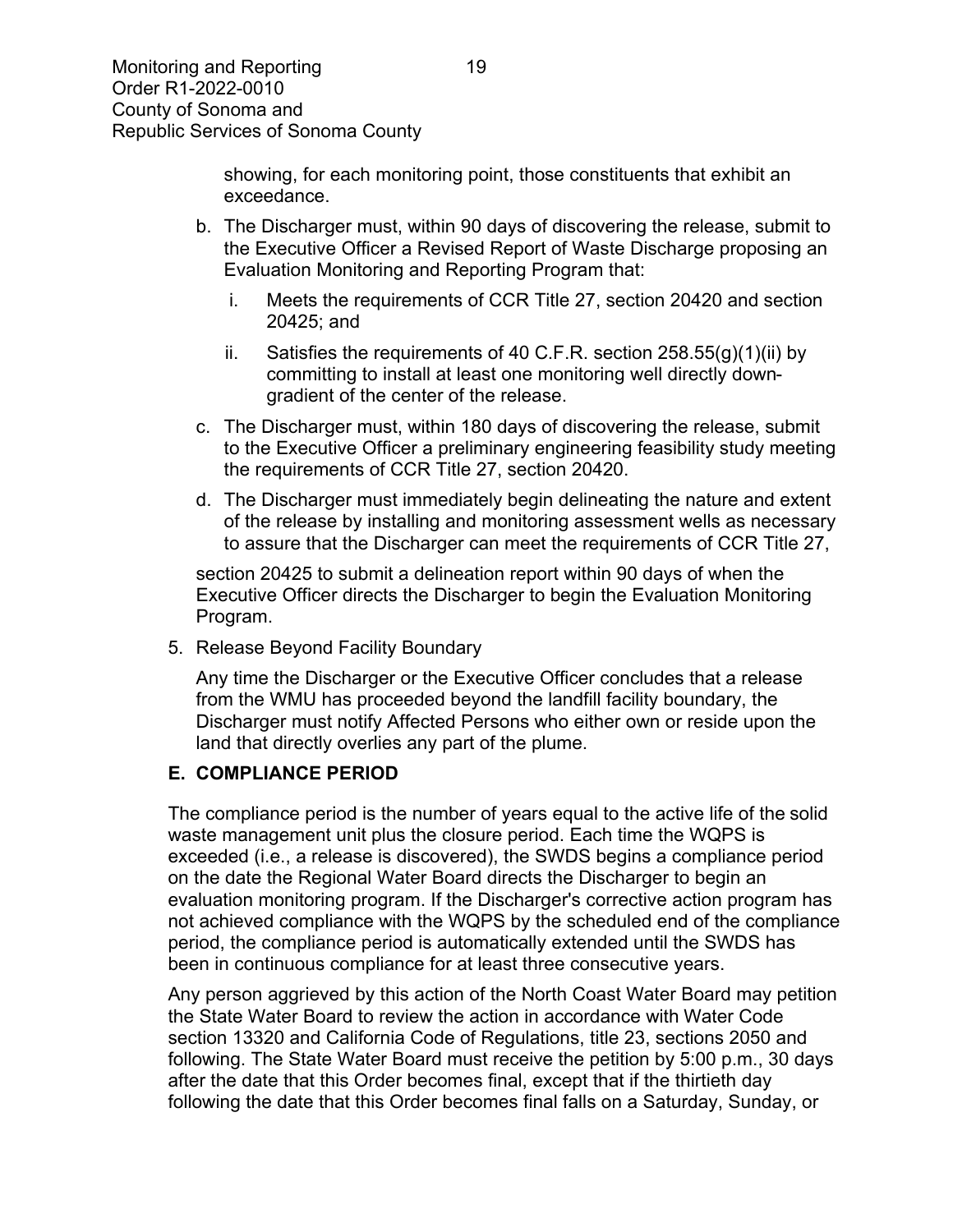state holiday (including mandatory furlough days), the petition must be received by the State Water Board by 5:00 p.m. on the next business day. Copies of the law and regulations applicable to filing petitions may be found on the Internet at: [https://www.waterboards.ca.gov/public\\_notices/petitions/water\\_quality/](https://www.waterboards.ca.gov/public_notices/petitions/water_quality/) or will be provided upon request.

The Discharger shall implement the above monitoring program beginning on the effective date of this Order.

Ordered by: \_\_\_\_\_\_

Matthias St. John Executive Officer

Attachments: Tables A1-A4 MRP-Attachment A-1–D-5, Constituents of Concern and Approved EPA Analytical Methods

(22-0010\_Central SWDS\_MRP)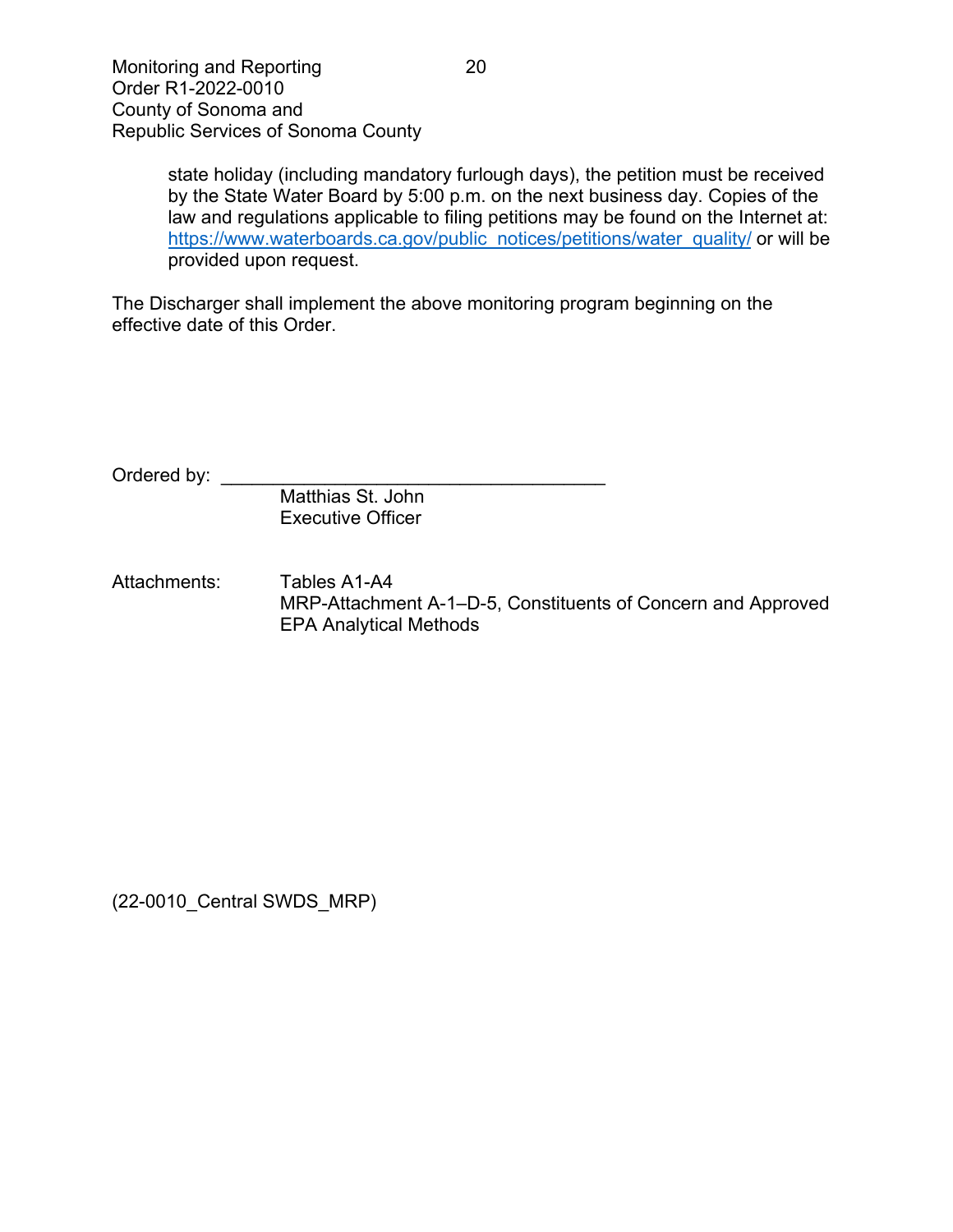# **ATTACHMENTS**

## **Table A-1 LEACHATE AND GROUNDWATER ELEVATION MONITORING PROGRAM Central Disposal Sites**

| <b>WELL ID</b>               | <b>GEOLOGIC UNIT</b>     | <b>MONITORING</b><br><b>FREQUENCY</b> | <b>VERTICAL</b><br><b>GRADIENT</b><br><b>WELL</b><br><b>PAIRS</b> |
|------------------------------|--------------------------|---------------------------------------|-------------------------------------------------------------------|
| Leachate                     |                          |                                       |                                                                   |
| $P-02$                       | LF 1 Leachate            | Quarterly                             |                                                                   |
| $P-04$                       | LF 1 Leachate            | Quarterly                             |                                                                   |
| <b>P-10R</b>                 | LF 1 Leachate            | Quarterly                             |                                                                   |
| $P-11$                       | LF 1 Leachate            | Quarterly                             |                                                                   |
| $P-12$                       | LF 1 Leachate            | Quarterly                             |                                                                   |
| LF <sub>2</sub><br>Well/Sump | LF 2 Leachate            | Quarterly                             |                                                                   |
| Groundwater                  |                          |                                       |                                                                   |
| $A-1R$                       | Alluvium                 | Quarterly                             | $A-1R/F-11$                                                       |
| $A-4$                        | Alluvium                 | Quarterly                             | $A-4/A-5$                                                         |
| $A-7$                        | Alluvium                 | Quarterly                             |                                                                   |
| $A-8$                        | Alluvium                 | Quarterly                             |                                                                   |
| $LP-1$                       | Alluvium                 | Quarterly                             |                                                                   |
| MW-3A                        | Alluvium                 | Quarterly                             | MW-<br>3A/MW-3R                                                   |
| $A-5$                        | Alluvium-Franciscan      | Quarterly                             | $A-4/A-5$                                                         |
| $HA-1$                       | Alluvium-Franciscan      | Quarterly                             |                                                                   |
| MW-3R                        | Alluvium-Franciscan      | Quarterly                             | MW-<br>3A/MW-3R                                                   |
| $F-37$                       | Colluvium-<br>Franciscan | Quarterly                             | F-37/F-32                                                         |
| PZ-3A                        | Colluvium-<br>Franciscan | Quarterly                             | PZ-3A/PZ-3                                                        |
| DW-1R                        | Franciscan               | Quarterly                             |                                                                   |
| DW-3A                        | Franciscan               | Quarterly                             | DW-<br>3A/DW-3B                                                   |
| $DW-3B$                      | Franciscan               | Quarterly                             | DW-<br>3A/DW-3B                                                   |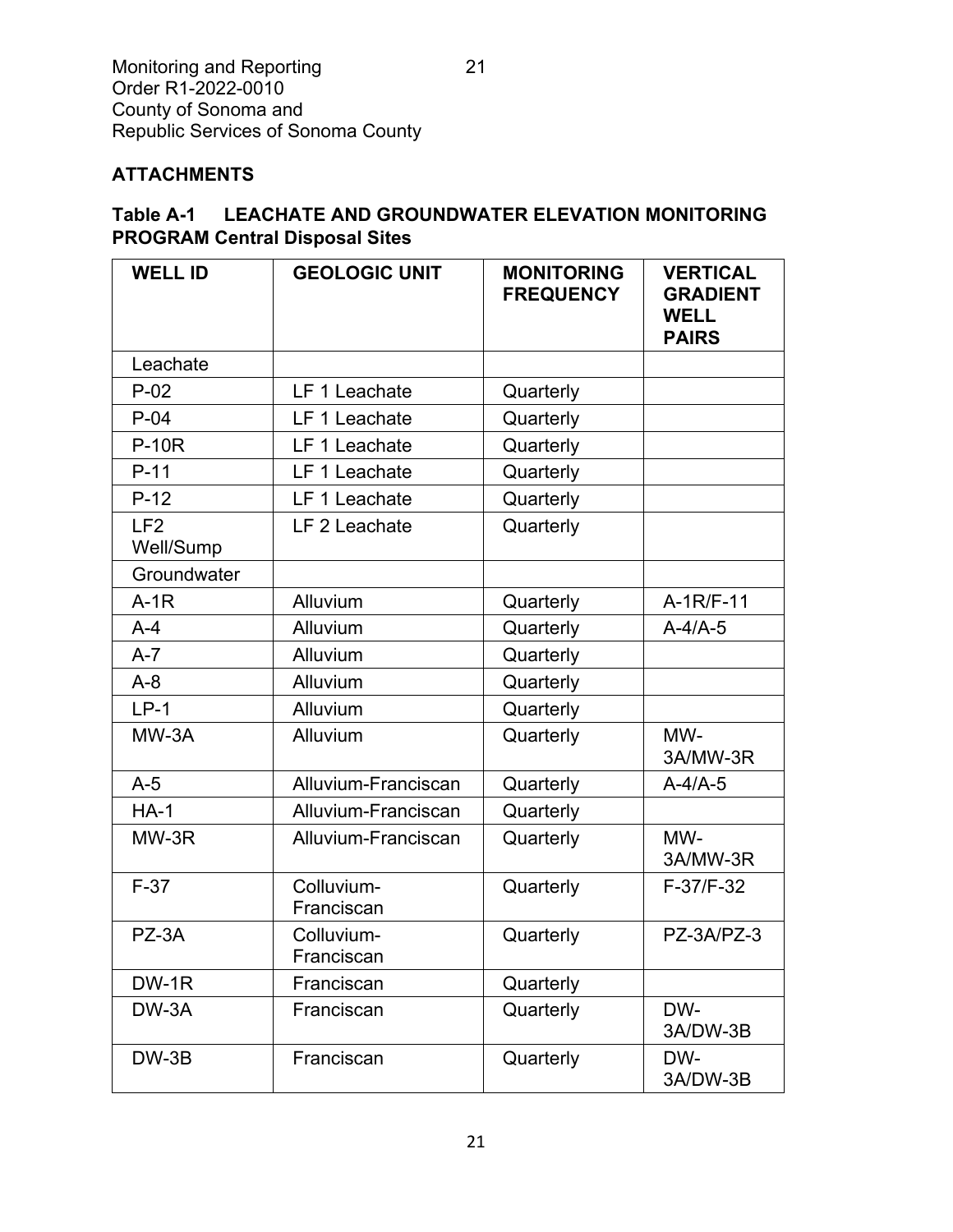| <b>WELL ID</b> | <b>GEOLOGIC UNIT</b> | <b>MONITORING</b><br><b>FREQUENCY</b> | <b>VERTICAL</b><br><b>GRADIENT</b><br><b>WELL</b><br><b>PAIRS</b> |
|----------------|----------------------|---------------------------------------|-------------------------------------------------------------------|
| $DW-4B$        | Franciscan           | Quarterly                             |                                                                   |
| $F-10$         | Franciscan           | Quarterly                             |                                                                   |
| $F-11$         | Franciscan           | Quarterly                             | $A-1R/F-11$                                                       |
| $F-12$         | Franciscan           | Quarterly                             |                                                                   |
| $F-16$         | Franciscan           | Quarterly                             |                                                                   |
| $F-17$         | Franciscan           | Quarterly                             |                                                                   |
| $F-18$         | Franciscan           | Quarterly                             |                                                                   |
| $F-19$         | Franciscan           | Quarterly                             |                                                                   |
| $F-20$         | Franciscan           | Quarterly                             |                                                                   |
| $F-21$         | Franciscan           | Quarterly                             |                                                                   |
| $F-24$         | Franciscan           | Quarterly                             |                                                                   |
| <b>F-29R</b>   | Franciscan           | Quarterly                             |                                                                   |
| $F-2N$         | Franciscan           | Quarterly                             |                                                                   |
| $F-3*$         | Franciscan           | Quarterly                             |                                                                   |
| $F-30*$        | Franciscan           | Quarterly                             |                                                                   |
| $F-32$         | Franciscan           | Quarterly                             | F-37/F-32                                                         |
| $F-35$         | Franciscan           | Quarterly                             |                                                                   |
| $F-36$         | Franciscan           | Quarterly                             |                                                                   |
| $F-5$          | Franciscan           | Quarterly                             |                                                                   |
| $F-8*$         | Franciscan           | Quarterly                             |                                                                   |
| $MW-1R$        | Franciscan           | Quarterly                             |                                                                   |
| $PZ-3$         | Franciscan           | Quarterly                             | PZ-3A/PZ-3                                                        |
| ST1W-1         | Franciscan           | Quarterly                             |                                                                   |
| <b>ST1W-2</b>  | Franciscan           | Quarterly                             |                                                                   |
| <b>ST1W-3</b>  | Franciscan           | Quarterly                             |                                                                   |
| WV-3/F-39      | Franciscan           | Quarterly                             |                                                                   |
| $F-23$         | <b>Wilson Grove</b>  | Quarterly                             |                                                                   |
| $HA-2$         | <b>Wilson Grove</b>  | Quarterly                             |                                                                   |
| $LP-2$         | <b>Wilson Grove</b>  | Quarterly                             |                                                                   |

Table Notes: \* To be abandoned during LF2 Phases III and IV construction.

22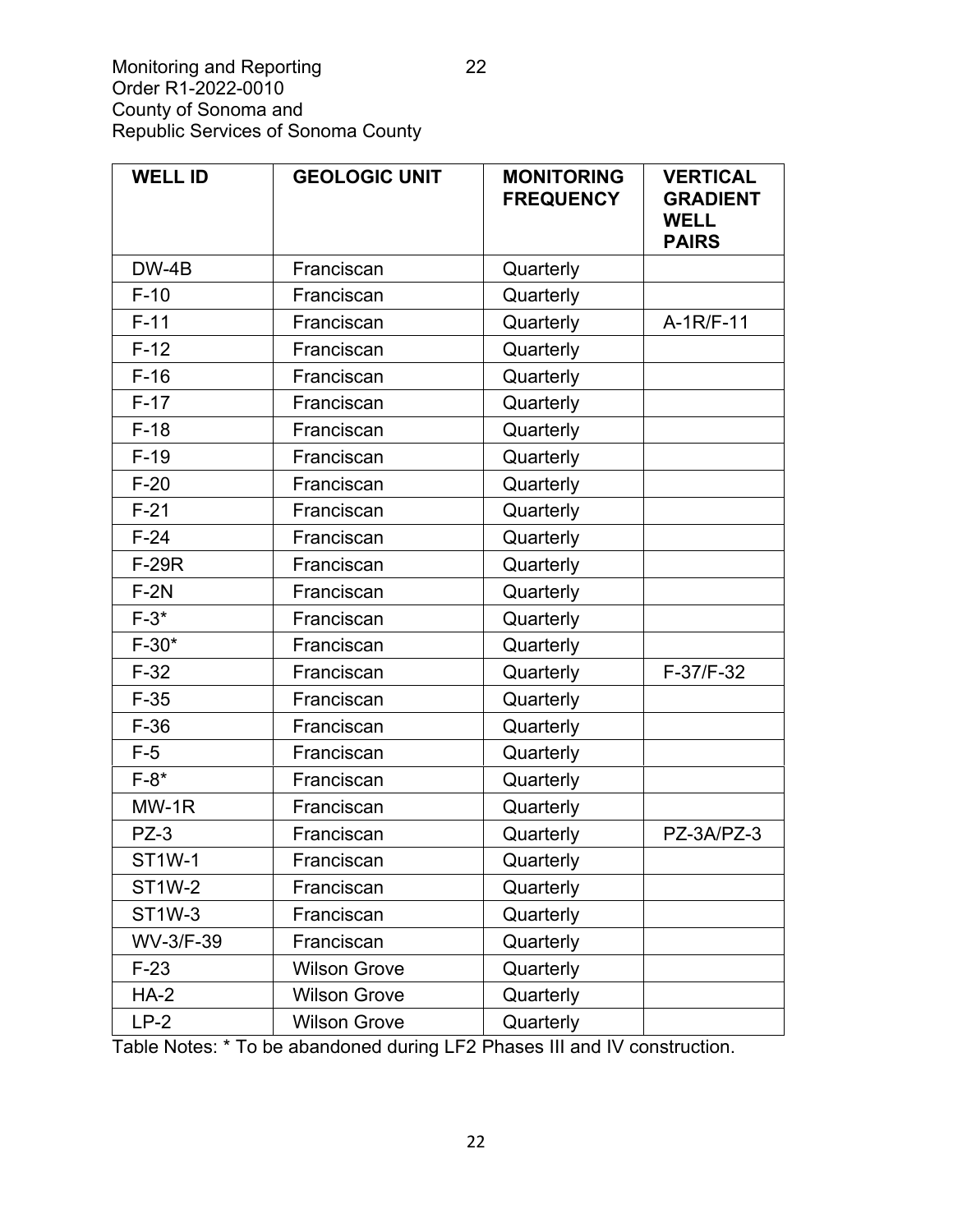## **Table A-2 SURFACE MONITORING PROGRAM\Central Disposal Site. Monitoring Locations SW-1, SW-5, and SW-7**

| <b>MONITORING PARAMETERS</b>              | <b>FREQUENCY</b> |  |
|-------------------------------------------|------------------|--|
| Dissolved Oxygen (Field)                  | Semiannual       |  |
| Specific Conductance (Field)              | Semiannual       |  |
| pH (Field)                                | Semiannual       |  |
| Temperature (Field)                       | Semiannual       |  |
| Turbidity (Field)                         | Semiannual       |  |
| <b>Total Dissolved Solids</b>             | Semiannual       |  |
| <b>Total Settable Solids</b>              | Semiannual       |  |
| <b>Total Suspended Solids</b>             | Semiannual       |  |
| Ammonia                                   | Semiannual       |  |
| Un-ionized Ammonia (Calculate)            | Semiannual       |  |
| <b>Nitrate</b>                            | Semiannual       |  |
| <b>Nitrite</b>                            | Semiannual       |  |
| <b>TKN</b>                                | Semiannual       |  |
| <b>Bicarbonate</b>                        | Semiannual       |  |
| Carbonate                                 | Semiannual       |  |
| Chloride                                  | Semiannual       |  |
| <b>Sulfate</b>                            | Semiannual       |  |
| Sodium                                    | Semiannual       |  |
| Magnesium                                 | Semiannual       |  |
| Calcium                                   | Semiannual       |  |
| Potassium                                 | Semiannual       |  |
| CAM 17 Metals (Total)                     | Annual           |  |
| Chemical Oxygen Demand (COD)              | Annual           |  |
| <b>Total Organic Carbon (TOC)</b>         | Annual           |  |
| <b>Biochemical Oxygen Demand</b><br>(BOD) | Annual           |  |
| <b>CONSTITUENTS OF CONCERN</b>            |                  |  |
| VOCs (Method 8260)                        | 5 Years          |  |
| SVOCs (Method 8270)                       | 5 Years          |  |
| OC Pesticides and PCBs (Method<br>8080)   | 5 Years          |  |
| CP Herbicides (Method 8150)               | 5 Years          |  |
| OP Compounds (Method 8141)                | 5 Years          |  |
| <b>CAM Metals (Dissolved)</b>             | 5 Years          |  |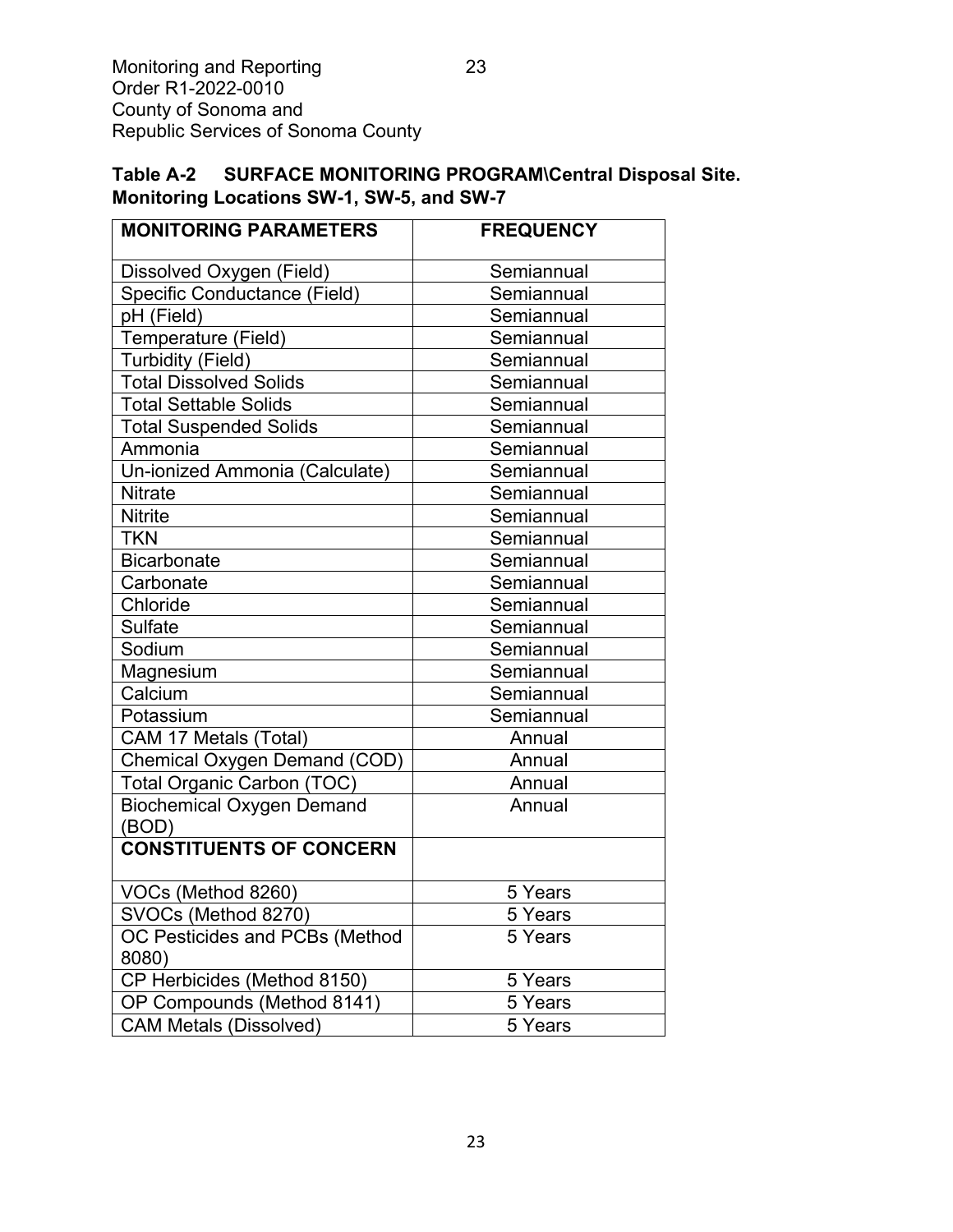#### **Table A-3 LEACHATE MONITORING PROGRAM**

**Central Disposal Site for Monitoring Locations Cell C-1 LCRS Sumps, REA LCRS Discharge/REA LDS, LF1 LCRS, LF2 LCRS, Leachate Pond 1, Leachate Pond 2 (if Fluid is Present).**

| <b>MONITORING PARAMETERS</b>   | <b>FREQUENCY</b> |
|--------------------------------|------------------|
| Dissolved Oxygen (Field)       | Annually         |
| Specific Conductance (Field)   | Annually         |
| pH (Field)                     | Annually         |
|                                |                  |
| Temperature (Field)            | Annually         |
| <b>Turbidity (Field)</b>       | Annually         |
| VOCs (Method 8260B)            | Annually         |
| <b>Bicarbonate</b>             | Annually         |
| Carbonate                      | Annually         |
| Chloride                       | Annually         |
| <b>Sulfate</b>                 | Annually         |
| Sodium                         | Annually         |
| Magnesium                      | Annually         |
| Calcium                        | Annually         |
| Potassium                      | Annually         |
| <b>Total Dissolved Solids</b>  | Annually         |
| <b>Nitrate</b>                 | Annually         |
| CAM 17 Metals (Total)          | Annually         |
| VOCs (Method 8260B)            | Annually         |
| <b>Bicarbonate</b>             | Annually         |
| Carbonate                      | Annually         |
| Chloride                       | Annually         |
| <b>CONSTITUENTS OF CONCERN</b> |                  |
|                                |                  |
| SVOCs (Method 8270)            | 5 Years          |
| OC Pesticides and PCBs (Method |                  |
| 8080)                          | 5 Years          |
| CP Herbicides (Method 8150)    | 5 Years          |
| OP Compounds (Method 8141)     | 5 Years          |
| <b>CAM Metals (Dissolved)</b>  | 5 Years          |
| <b>Nitrite</b>                 | 5 Years          |
| Sulfide                        | 5 Years          |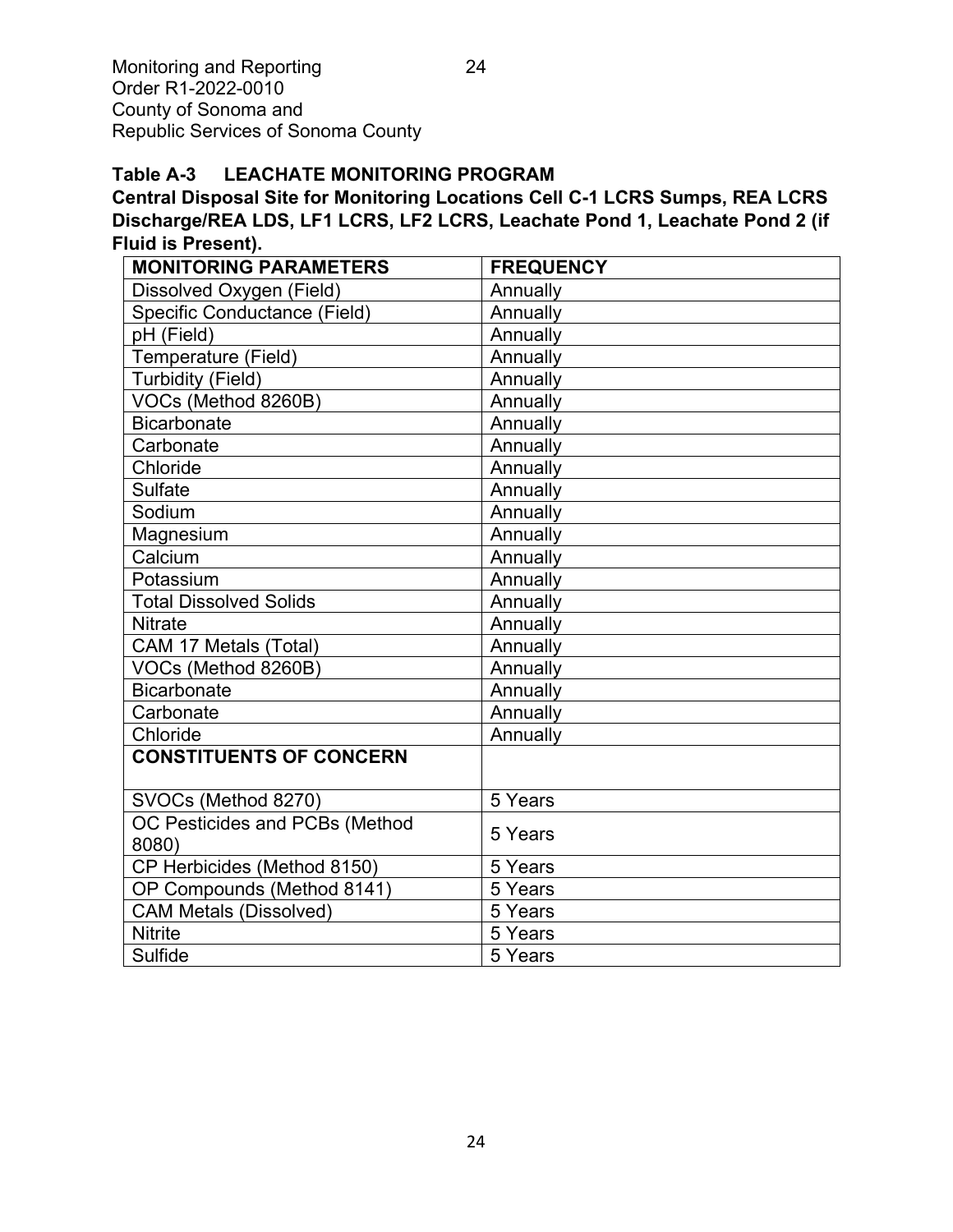| <b>Central Disposal Site</b> |                                     |  |  |  |
|------------------------------|-------------------------------------|--|--|--|
| <b>MONITORING</b>            | <b>MONITORING STATUS</b>            |  |  |  |
| <b>LOCATION</b>              |                                     |  |  |  |
| DW-3B                        | <b>Detection Monitoring</b>         |  |  |  |
| DW-4B                        | <b>Detection Monitoring</b>         |  |  |  |
| $F-12$                       | <b>Detection Monitoring</b>         |  |  |  |
| $F-16$                       | <b>Detection Monitoring</b>         |  |  |  |
| $F-3*$                       | <b>Corrective Action Monitoring</b> |  |  |  |
| $F-8*$                       | <b>Corrective Action Monitoring</b> |  |  |  |
| $F-30*$                      | <b>Corrective Action Monitoring</b> |  |  |  |
| $F-11$                       | <b>Detection Monitoring</b>         |  |  |  |
| $HA-1$                       | <b>Detection Monitoring</b>         |  |  |  |
| $HA-2$                       | <b>Detection Monitoring</b>         |  |  |  |
| $MW-1R$                      | <b>Detection Monitoring</b>         |  |  |  |
| <b>ST1W-1</b>                | <b>Detection Monitoring</b>         |  |  |  |
| <b>ST1W-2</b>                | <b>Detection Monitoring</b>         |  |  |  |
| <b>ST1W-3</b>                | <b>Detection Monitoring</b>         |  |  |  |
| $A-1R$                       | <b>Detection Monitoring</b>         |  |  |  |
| $A - 7$                      | <b>Detection Monitoring</b>         |  |  |  |
| $A-8$                        | <b>Detection Monitoring</b>         |  |  |  |
| $F-17$                       | <b>Detection Monitoring</b>         |  |  |  |
| $F-36$                       | <b>Detection Monitoring</b>         |  |  |  |
| $F-2N$                       | <b>Detection Monitoring</b>         |  |  |  |
| $F-20$                       | <b>Detection Monitoring</b>         |  |  |  |
| F-39/WV-3                    | <b>Detection Monitoring</b>         |  |  |  |
| $F-10$                       | <b>Corrective Action Monitoring</b> |  |  |  |
| $F-35$                       | <b>Corrective Action Monitoring</b> |  |  |  |
| MW-3A                        | <b>Corrective Action Monitoring</b> |  |  |  |
| MW-3R                        | <b>Corrective Action Monitoring</b> |  |  |  |
| Trench Riser*                | <b>Corrective Action Monitoring</b> |  |  |  |
| <b>REA Underdrain</b>        | <b>Detection Monitoring</b>         |  |  |  |
| <b>LF2 Underdrain</b>        | <b>Corrective Action Monitoring</b> |  |  |  |

| Table A-4 | <b>GROUNDWATER MONITORING PROGRAM</b> |
|-----------|---------------------------------------|
|           | <b>Central Disposal Site</b>          |